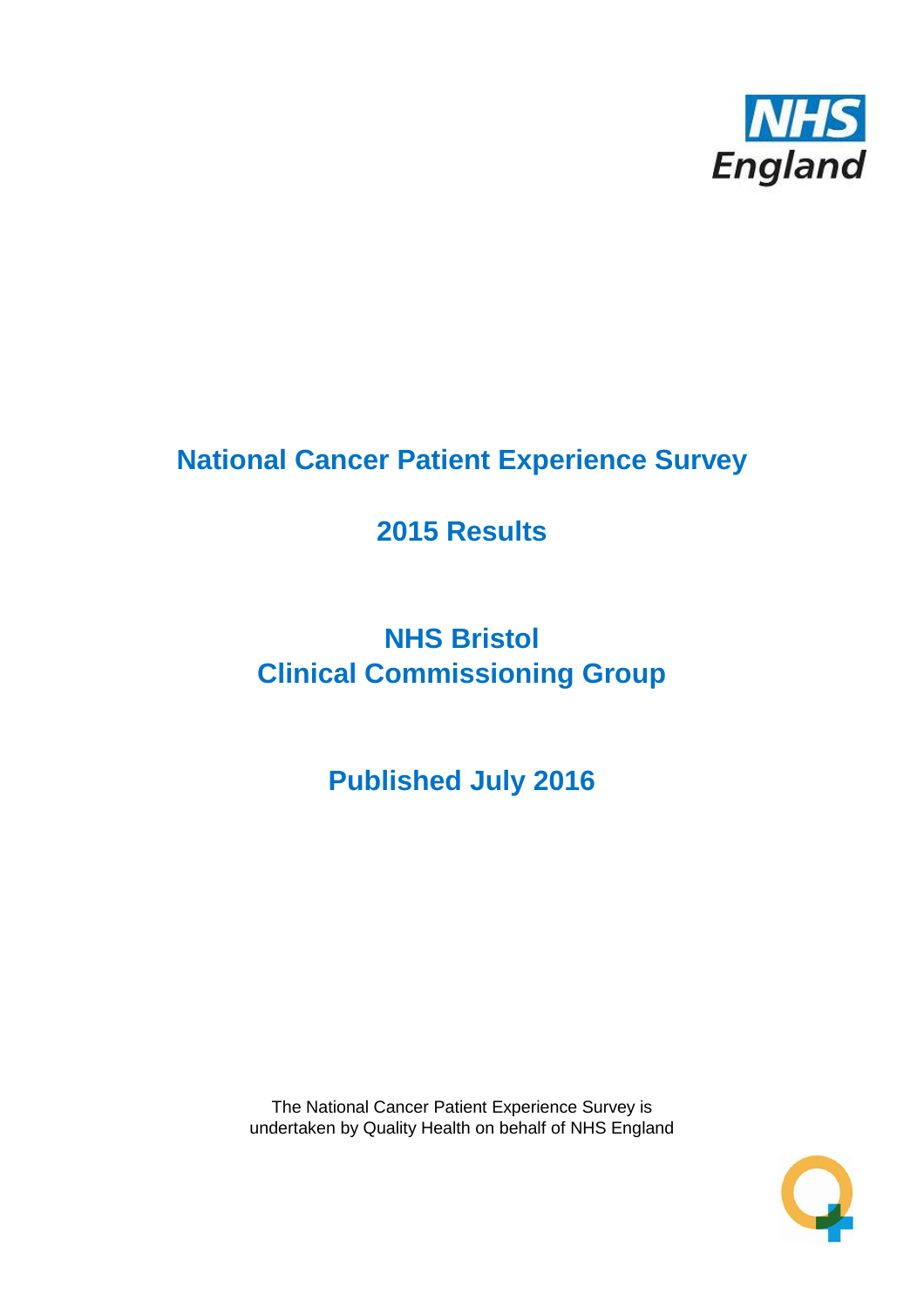#### **Introduction**

The National Cancer Patient Experience Survey 2015 is the fifth iteration of the survey first undertaken in 2010. It has been designed to monitor national progress on cancer care; to provide information to drive local quality improvements; to assist commissioners and providers of cancer care; and to inform the work of the various charities and stakeholder groups supporting cancer patients.

The survey was overseen by a national Cancer Patient Experience Advisory Group. This Advisory Group set the principles and objectives of the survey programme and guided questionnaire development.

The survey was commissioned and managed by NHS England. The survey provider, Quality Health, is responsible for designing, running and analysing the survey.

Full national results and other reports are available at www.ncpes.co.uk

Further details on the survey methodology and changes to the 2015 survey can be found in the Annex. Note that a number of significant changes were made to the 2015 survey so caution should be taken in directly comparing data from the 2015 survey to the findings of the previous CPES surveys. No comparisons with previous surveys are presented in this report.

#### **This report**

The report shows how this CCG scored for each question in the survey, compared with national results. It is aimed at helping individual CCGs to understand their performance and identify areas for local improvement.

Note that responses for questions with 1-20 respondents have been suppressed. This is to protect patient confidentiality and because uncertainty around the result is too great.

#### **Data tables**

The data tables presented in this report show the following for each question:

- **Column 1** shows the number of respondents to this question
- **Column 2** shows the unadjusted 2015 score for this CCG
- **Column 3** shows the case-mix adjusted 2015 score for this CCG
- **Column 4** shows the lower limit of the expected range of scores for this CCG (the top of the pale blue section on the Comparability chart - see below)
- **Column 5** shows the upper limit of the expected range of scores for this CCG (the bottom of the dark blue section on the Comparability chart - see below)
- **Column 6** shows the National Average score for this question.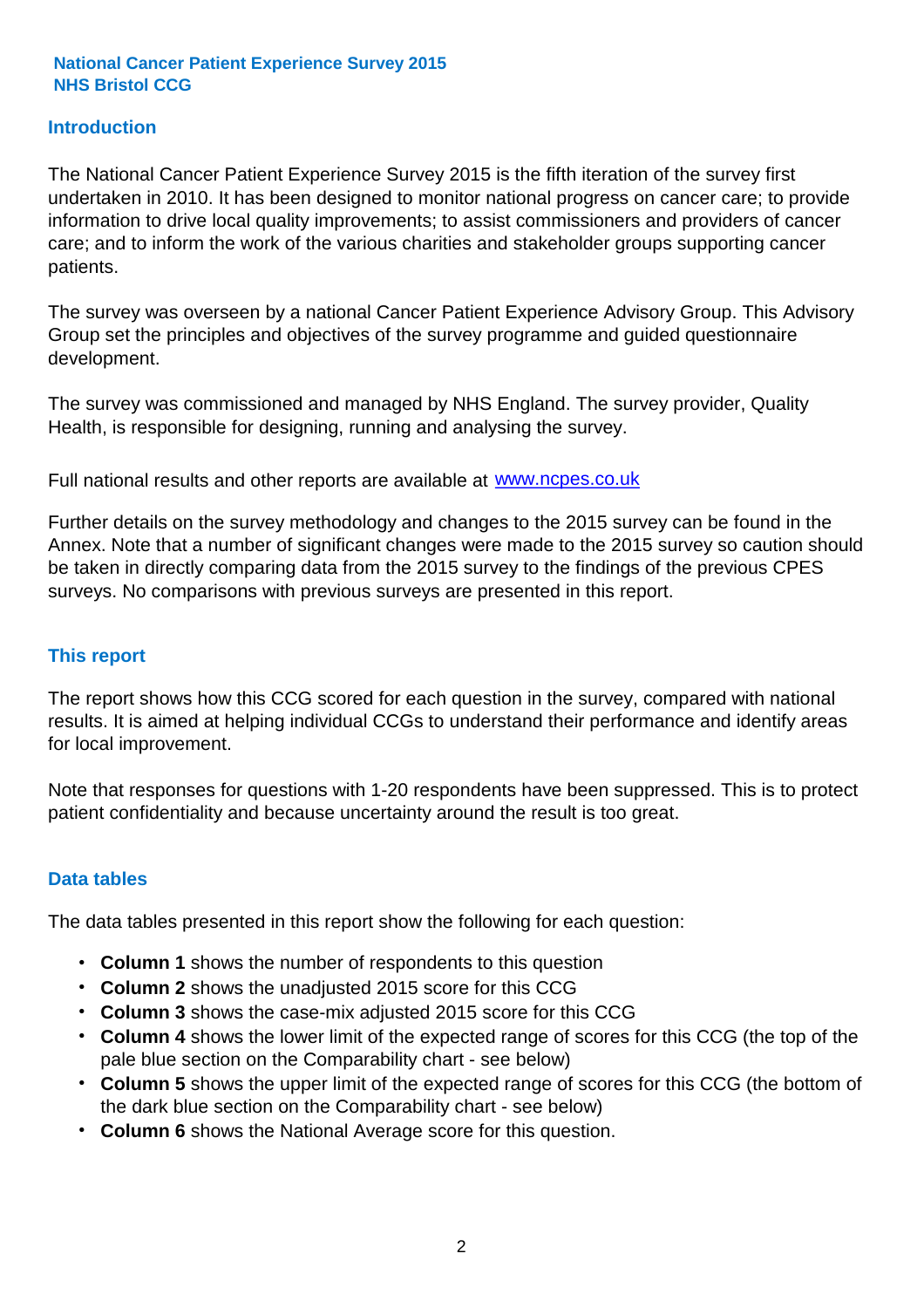Results for individual response options are presented in the detailed data tables **WWW.ncpes.co.uk** Confidence Intervals for unadjusted and case-mix adjusted data are provided in these tables.

Expected ranges and 95% Confidence Intervals highlight the uncertainty around the results. The size of the expected ranges and confidence intervals will be different for each question, and depends on the number of respondents and the range of their responses.

For further details on case-mix adjustment and the scoring methodology used, please refer to the Annex.

#### **Comparability charts**

For the 2015 survey, we have adopted the CQC standard for reporting comparative performance, based on calculation of "expected ranges". This means that CCGs will be flagged as outliers only if there is statistical evidence that their scores deviate (positively or negatively) from the range of scores that would be expected for CCGs of the same size.

The Comparability charts in this report show a bar with these expected ranges (in grey), higher than expected (in dark blue), and lower than expected (in pale blue). A black dot represents the actual score of this CCG.

The same colour convention has been used in Column 3 of the Data tables.

For further details on expected ranges, please refer to the technical document at **www.ncpes.co.uk** 

#### **Tumour group tables**

The final set of tables in this report show the scores for each question for each of the 13 tumour groups, with a comparative national score for that tumour group.

These breakdowns are intended as additional information for CCGs to understand the differences between the experiences of patients with different types of cancer. The numbers are generally relatively small and may not be statistically significant. They should therefore be treated with some caution.

#### **Notes on specific questions**

Question 5 in the survey has not been scored. However, the unscored data is useful and has been published alongside the other results in this report. This question asked respondents to "tick all that apply". The results show all of the responses given including where respondents chose two or more options.

Questions used to direct respondents to different parts of the survey (questions 4, 17, 24, 27, 40, 43, 46) and other demographic and information questions are not reported.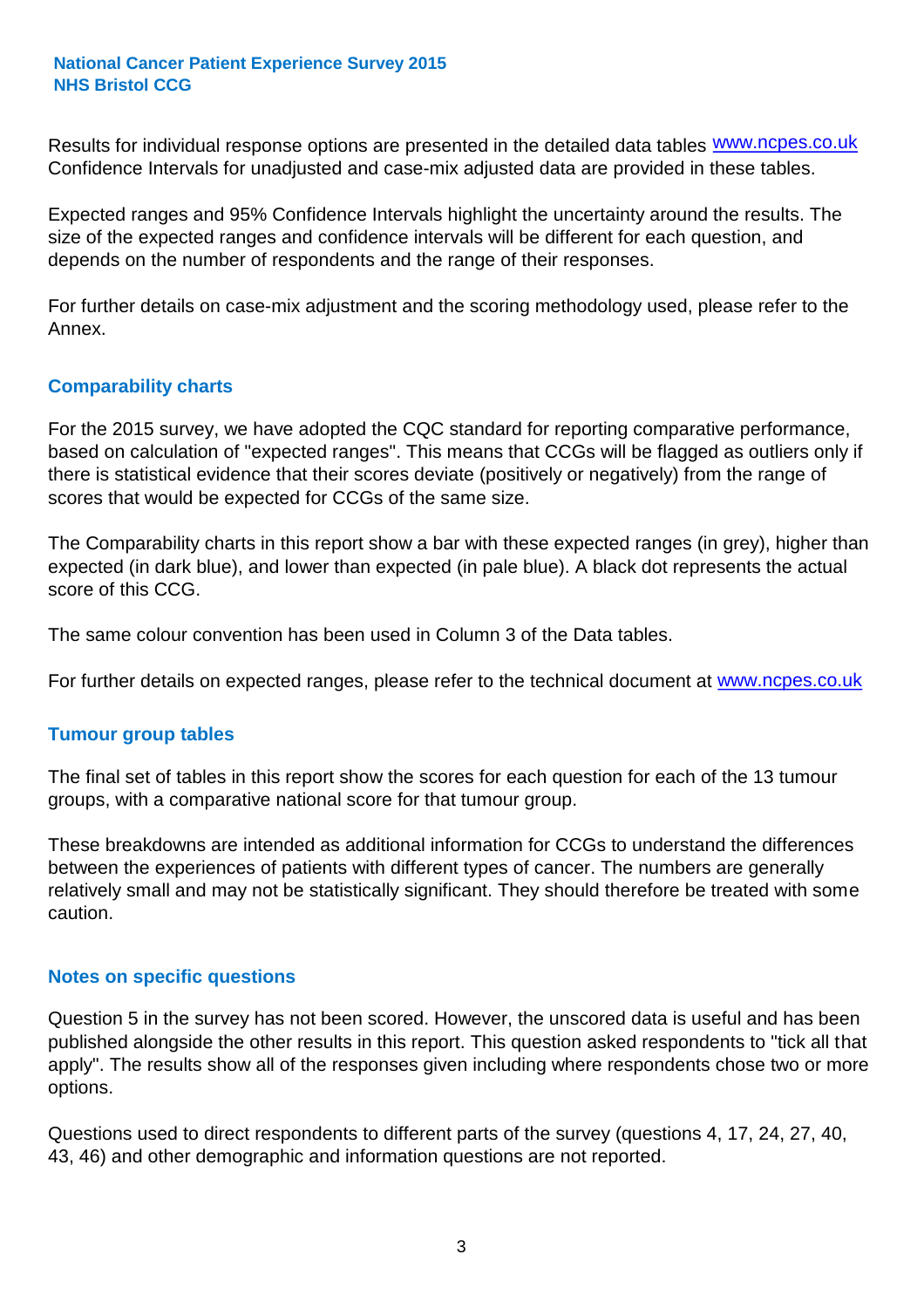#### **How to use the data**

Unadjusted data should be used to see the actual responses from patients relating to the CCG.

Case-mix adjusted data, together with expected ranges, should be used to understand whether the results are significantly higher or lower than national results.

Case-mix adjusted data, together with (case-mix adjusted) Confidence Intervals (presented in the detailed data tables **www.ncpes.co.uk**), should be used to understand whether the results are significantly higher or lower than the results for another CCG.

#### **Response rates**

Numbers of respondents by tumour group, age and gender can be found in the Annex.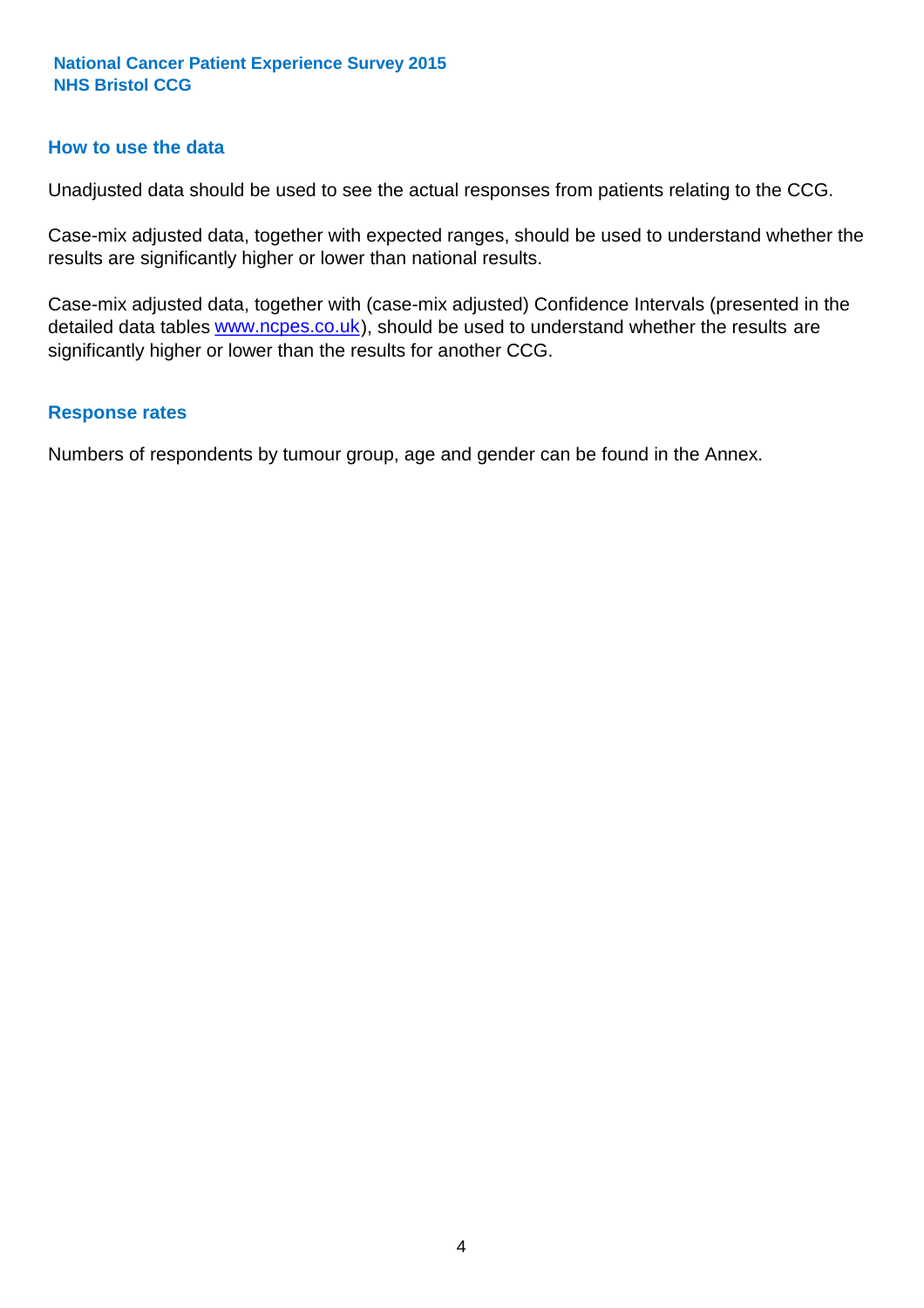#### **Executive Summary**

average rating of 8.7. Asked to rate their care on a scale of zero (very poor) to 10 (very good), respondents gave an

The following questions are included in phase 1 of the Cancer Dashboard developed by Public Health England and NHS England\*:

- **77%** of respondents said that they were definitely involved as much as they wanted to be in decisions about their care and treatment
- **96%** of respondents said that they were given the name of a Clinical Nurse Specialist who would support them through their treatment
- when asked how easy or difficult it had been to contact their Clinical Nurse Specialist 84% of respondents said that it had been 'quite easy' or 'very easy'
- **86%** of respondents said that, overall, they were always treated with dignity and respect they were in hospital
- **92%** of respondents said that hospital staff told them who to contact if they were worried about their condition or treatment after they left hospital
- **61%** of respondents said that they thought the GPs and nurses at their general practice definitely did everything they could to support them while they were having cancer treatment.

Detailed results for these and other questions are set out in the sections that follow.

#### \* www.cancerdata.nhs.uk/dashboard

The questions were selected in discussion with the national Cancer Patient Experience Advisory Group and reflect four key patient experience domains: provision of information; involvement in decisions; care transition; interpersonal relations, respect and dignity. The figures presented above are all case-mix adjusted.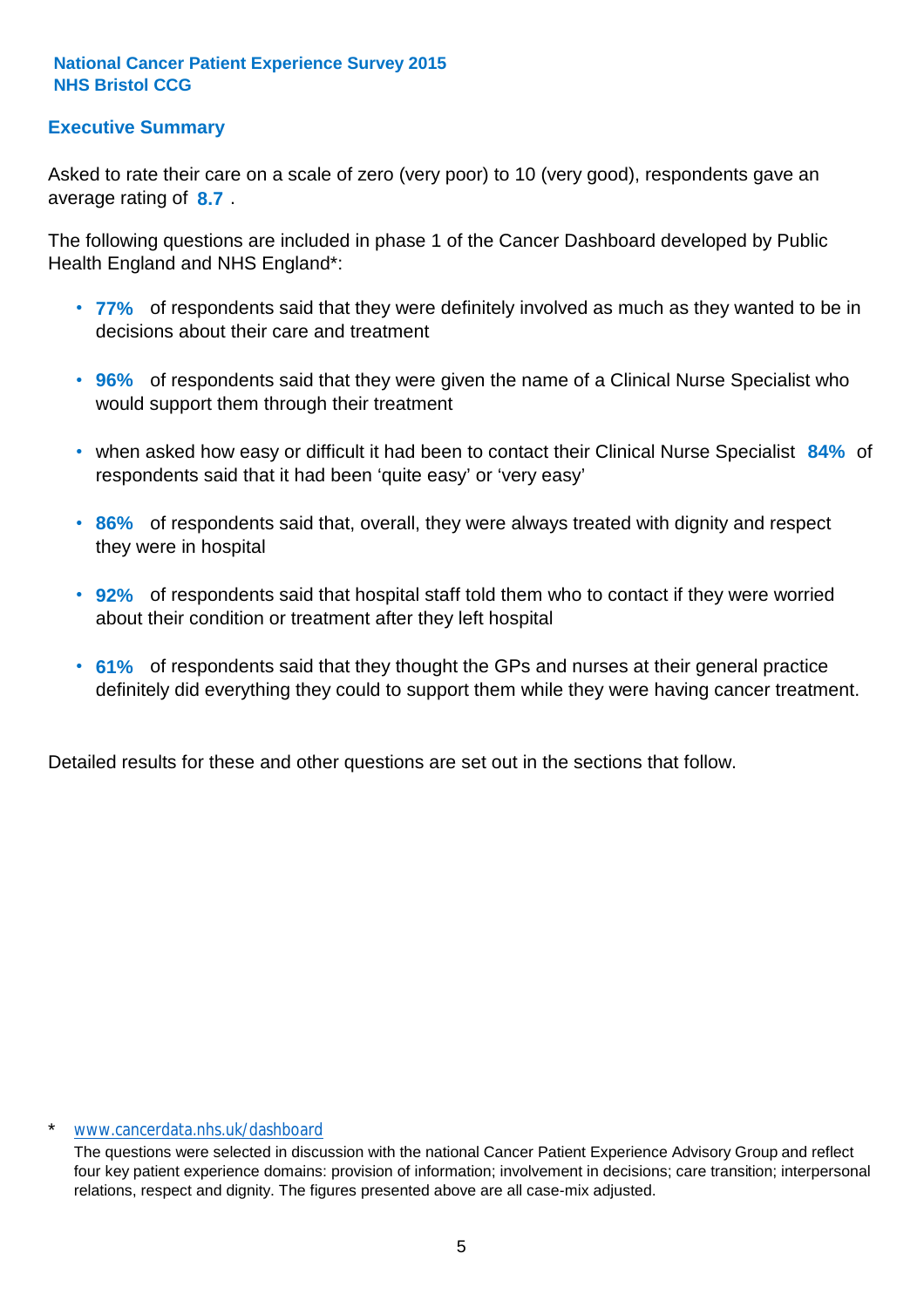# **Questions which scored outside expected range**

|                       |                                                                                            |                                             |                                        | 2015 Case-mix Adjusted                |                                                         |                              |  |  |
|-----------------------|--------------------------------------------------------------------------------------------|---------------------------------------------|----------------------------------------|---------------------------------------|---------------------------------------------------------|------------------------------|--|--|
| Question              |                                                                                            | for this<br>respondents<br>Number of<br>ဥ၀၁ | Percentage<br>this<br>2015<br>ccg<br>đ | Lower limit<br>expected<br>range<br>으 | Upper limit<br>expected<br>range<br>$\overline{\sigma}$ | Average<br>National<br>Score |  |  |
|                       | <b>Clinical Nurse Specialist</b>                                                           |                                             |                                        |                                       |                                                         |                              |  |  |
| Q17                   | Patient given the name of the CNS who would support them<br>through their treatment        | 392                                         | 96%                                    | 87%                                   | 93%                                                     | 90%                          |  |  |
|                       | Hospital care as an inpatient                                                              |                                             |                                        |                                       |                                                         |                              |  |  |
| Q36                   | Hospital staff definitely did everything to help control pain                              | 242                                         | 90%                                    | 79%                                   | 88%                                                     | 84%                          |  |  |
| Home care and support |                                                                                            |                                             |                                        |                                       |                                                         |                              |  |  |
| Q50                   | Patient definitely given enough support from health or social<br>services during treatment | 183                                         | 44%                                    | 45%                                   | 62%                                                     | 54%                          |  |  |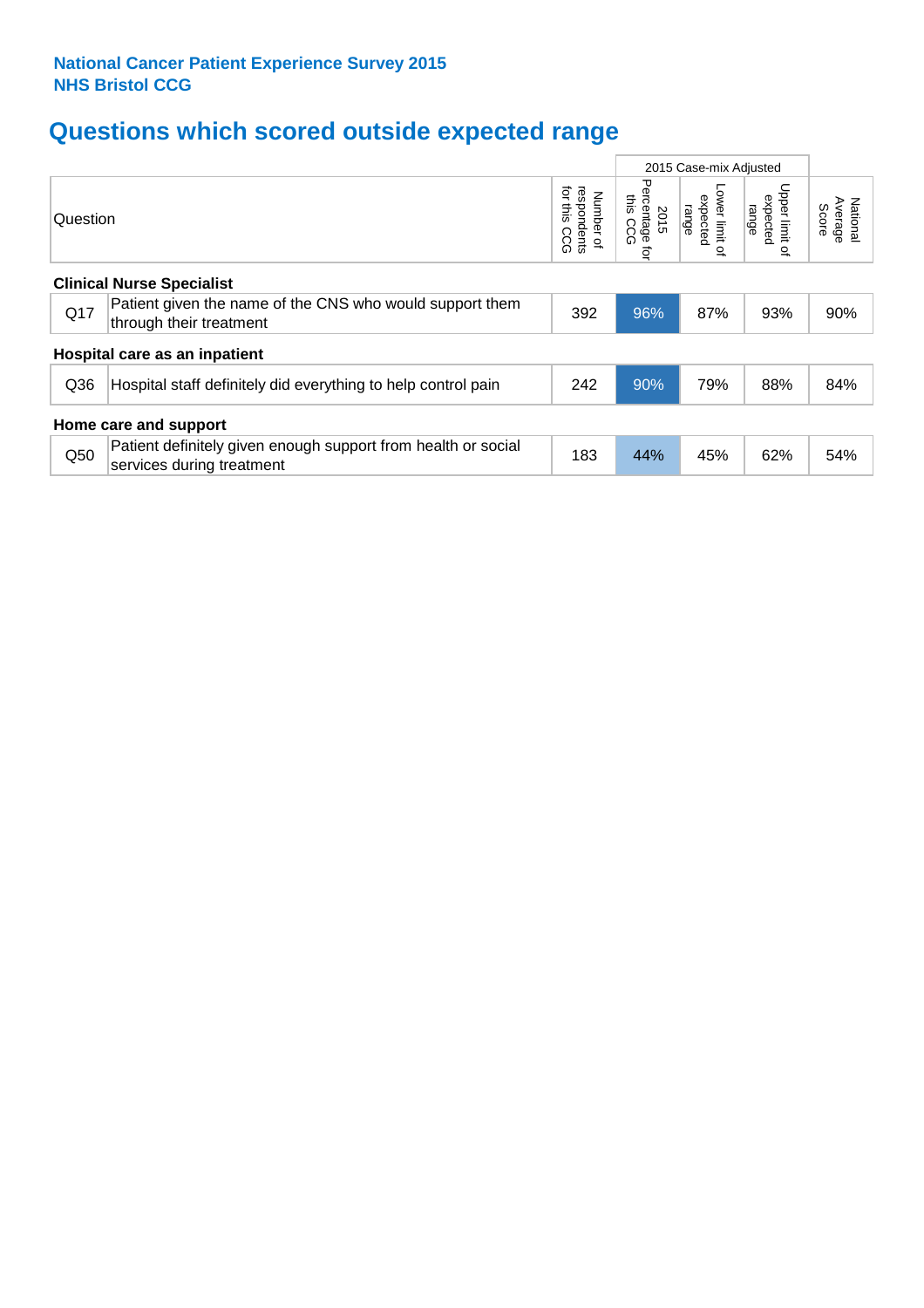### **CCG results**

#### **Seeing your GP**



|    |                                                                |                                                     |                             |               | 2015 Case-mix Adjusted     |                            |                           |
|----|----------------------------------------------------------------|-----------------------------------------------------|-----------------------------|---------------|----------------------------|----------------------------|---------------------------|
|    | Question                                                       | respondents<br><b>Number</b><br>$\overline{\sigma}$ | 2015<br>Unadjusted<br>Score | 2015<br>Score | Expected<br>range<br>lower | Expected<br>range<br>nbber | National Average<br>Score |
| Q1 | Saw GP once / twice before being told had to go to<br>hospital | 287                                                 | 80%                         | 80%           | 71%                        | 81%                        | 76%                       |
| Q2 | Patient thought they were seen as soon as necessary            | 414                                                 | 84%                         | 83%           | 79%                        | 86%                        | 82%                       |

|    |                                                                             |                                                 | No. |
|----|-----------------------------------------------------------------------------|-------------------------------------------------|-----|
|    | Beforehand, did you have all the<br>information you needed about your test? | Yes                                             | 328 |
|    |                                                                             | No, I would have liked more written information | 21  |
| Q5 |                                                                             | No, I would have liked more verbal information  | 19  |
|    |                                                                             | I did not need / want any information           | 12  |
|    |                                                                             | Don't know / can't remember                     | 6   |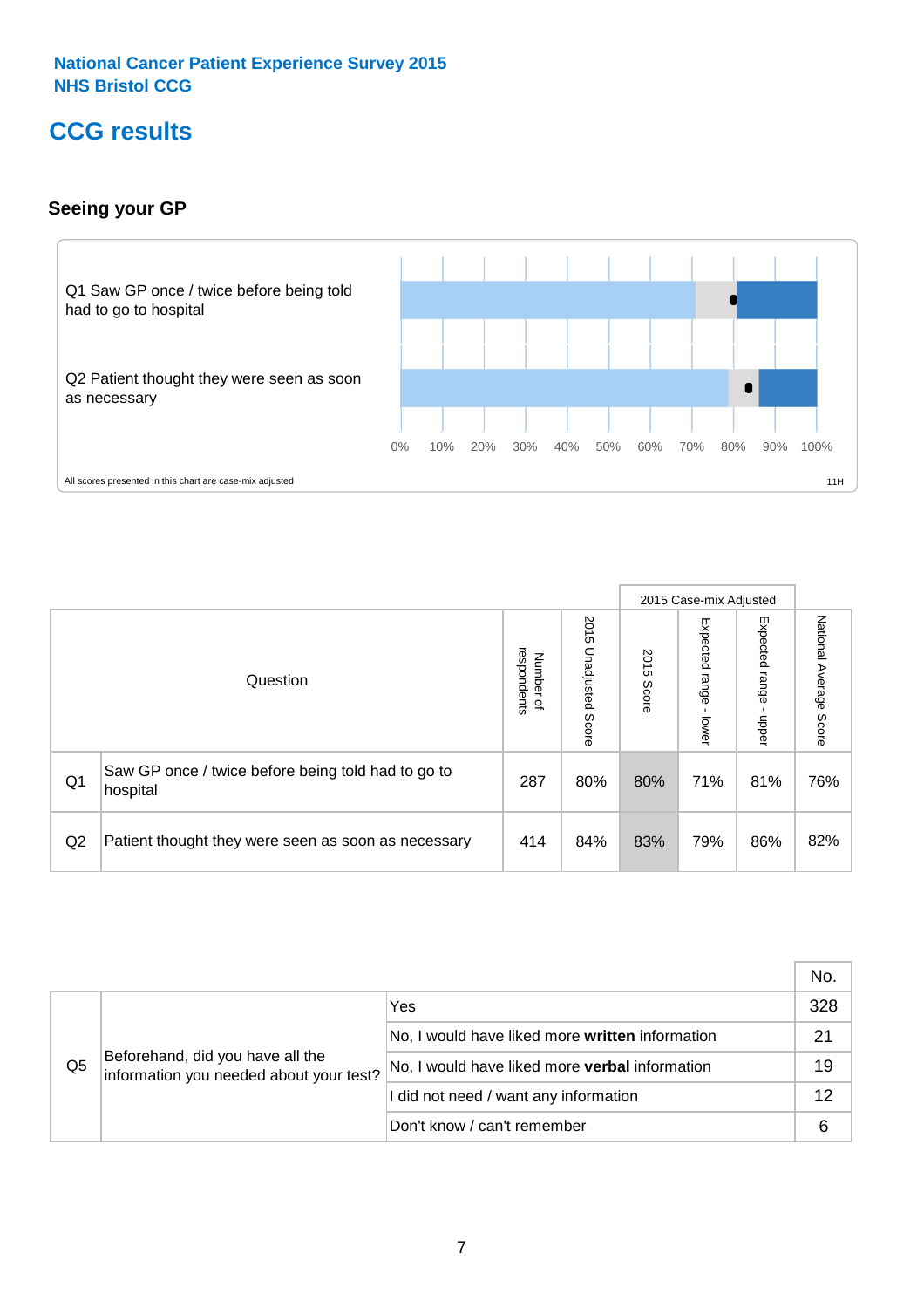#### **Diagnostic tests**



|                |                                                                       |                                   |                             |               | 2015 Case-mix Adjusted  |                         |                           |
|----------------|-----------------------------------------------------------------------|-----------------------------------|-----------------------------|---------------|-------------------------|-------------------------|---------------------------|
|                | Question                                                              | respondents<br>Number<br>$\Omega$ | 2015<br>Unadjusted<br>Score | 2015<br>Score | Expected range<br>lower | Expected range<br>nbber | National Average<br>Score |
| Q <sub>6</sub> | The length of time waiting for the test to be done was<br>about right | 359                               | 86%                         | 86%           | 83%                     | 90%                     | 87%                       |
| Q7             | Given complete explanation of test results in<br>understandable way   | 363                               | 78%                         | 78%           | 75%                     | 83%                     | 79%                       |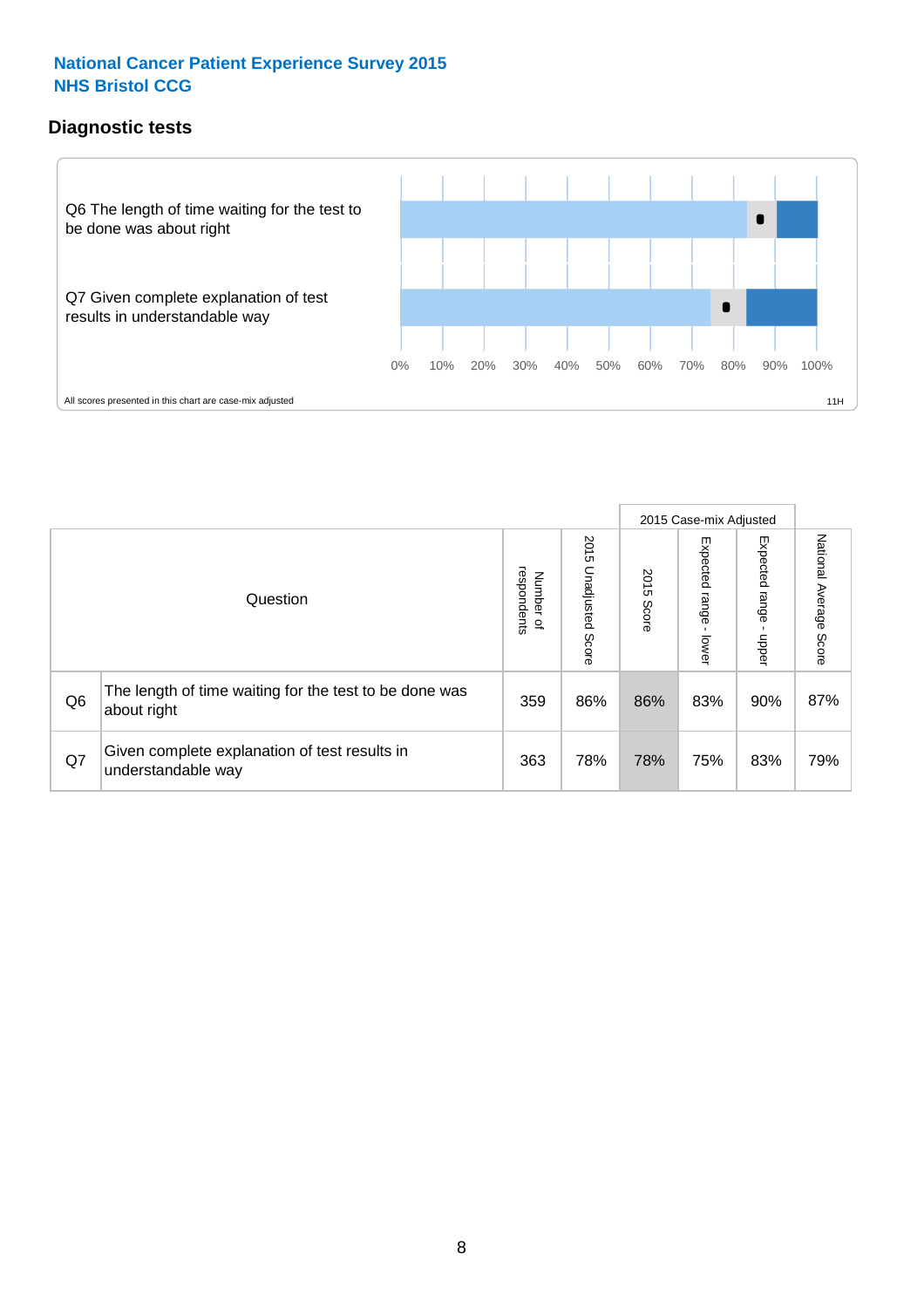#### **Finding out what was wrong with you**



|                |                                                                                            |                          |                             |               | 2015 Case-mix Adjusted                            |                        |                           |
|----------------|--------------------------------------------------------------------------------------------|--------------------------|-----------------------------|---------------|---------------------------------------------------|------------------------|---------------------------|
|                | Question                                                                                   | respondents<br>Number of | 2015<br>Unadjusted<br>Score | 2015<br>Score | Expected<br><b>range</b><br>$\mathbf{L}$<br>lower | Expected range - upper | National Average<br>Score |
| Q8             | Patient told they could bring a family member or friend<br>when first told they had cancer | 344                      | 82%                         | 81%           | 74%                                               | 83%                    | 79%                       |
| Q <sub>9</sub> | Patient felt they were told sensitively that they had cancer                               | 417                      | 87%                         | 86%           | 81%                                               | 88%                    | 84%                       |
| Q10            | Patient completely understood the explanation of what<br>was wrong                         | 418                      | 72%                         | 72%           | 69%                                               | 77%                    | 73%                       |
| Q11            | Patient given easy to understand written information<br>about the type of cancer they had  | 366                      | 71%                         | 71%           | 67%                                               | 76%                    | 72%                       |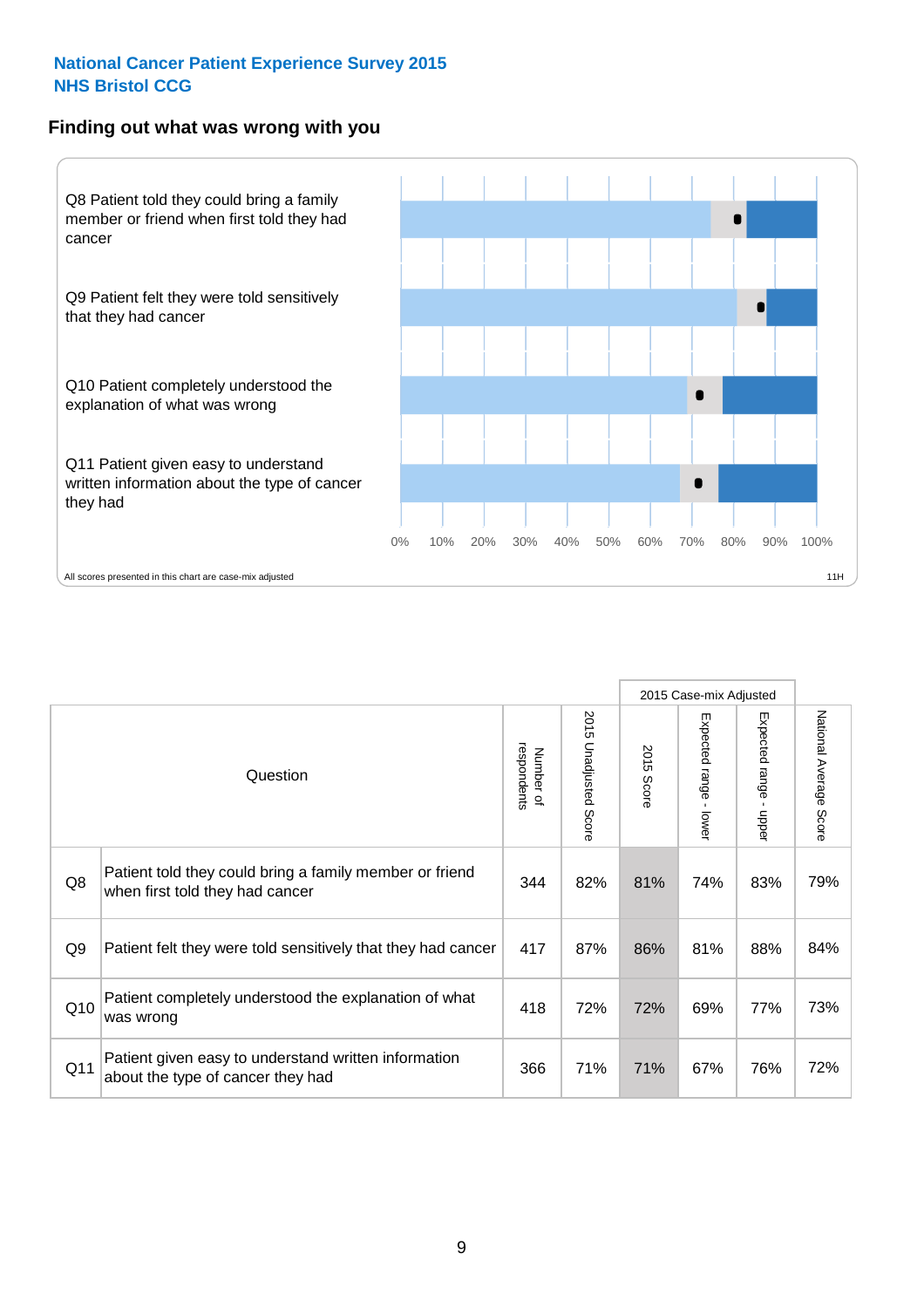#### **Finding out what was wrong with you**



|          |                                                                                         |                          |                       |               | 2015 Case-mix Adjusted                  |                           |                        |
|----------|-----------------------------------------------------------------------------------------|--------------------------|-----------------------|---------------|-----------------------------------------|---------------------------|------------------------|
| Question |                                                                                         | respondents<br>Number of | 2015 Unadjusted Score | 2015<br>Score | Expected range<br>$\mathbf{I}$<br>lower | Expected range -<br>nbber | National Average Score |
| Q12      | Patient felt that treatment options were completely<br>explained                        | 371                      | 83%                   | 83%           | 79%                                     | 87%                       | 83%                    |
| Q13      | Possible side effects explained in an understandable way                                | 406                      | 73%                   | 73%           | 68%                                     | 77%                       | 73%                    |
| Q14      | Patient given practical advice and support in dealing with<br>side effects of treatment | 403                      | 66%                   | 65%           | 62%                                     | 71%                       | 66%                    |
| Q15      | Patient definitely told about side effects that could affect<br>them in the future      | 378                      | 60%                   | 58%           | 49%                                     | 59%                       | 54%                    |
| Q16      | Patient definitely involved in decisions about care and<br>treatment                    | 401                      | 77%                   | 77%           | 74%                                     | 82%                       | 78%                    |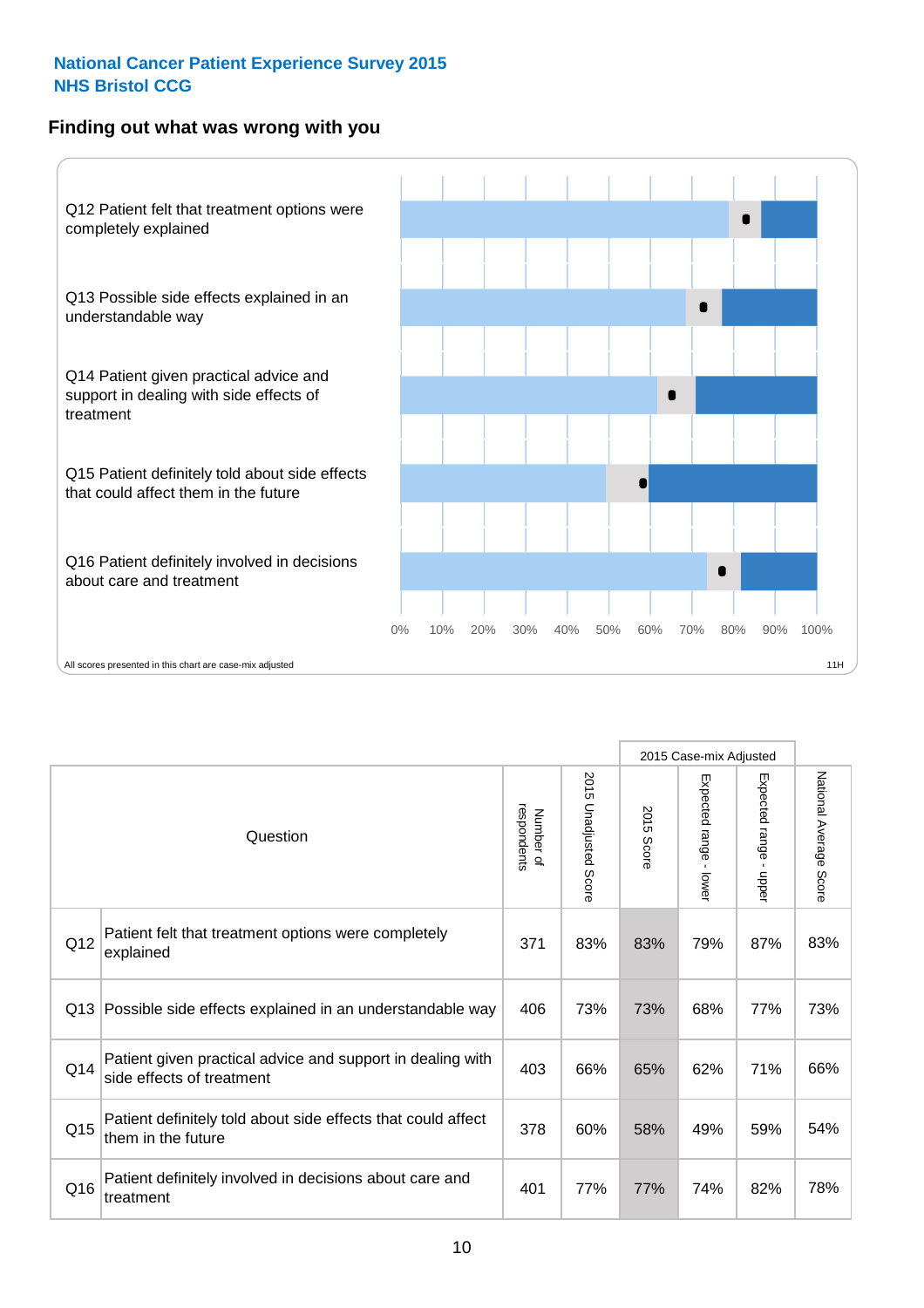#### **Clinical Nurse Specialist**



|     |                                                                                     |                          |                       |               | 2015 Case-mix Adjusted  |                         |                        |
|-----|-------------------------------------------------------------------------------------|--------------------------|-----------------------|---------------|-------------------------|-------------------------|------------------------|
|     | Question                                                                            | Number of<br>respondents | 2015 Unadjusted Score | 2015<br>Score | Expected range<br>lower | Expected range<br>nbber | National Average Score |
| Q17 | Patient given the name of the CNS who would support<br>them through their treatment | 392                      | 96%                   | 96%           | 87%                     | 93%                     | 90%                    |
| Q18 | Patient found it easy to contact their CNS                                          | 347                      | 84%                   | 84%           | 82%                     | 91%                     | 87%                    |
| Q19 | Get understandable answers to important questions all or<br>most of the time        | 329                      | 88%                   | 88%           | 85%                     | 92%                     | 89%                    |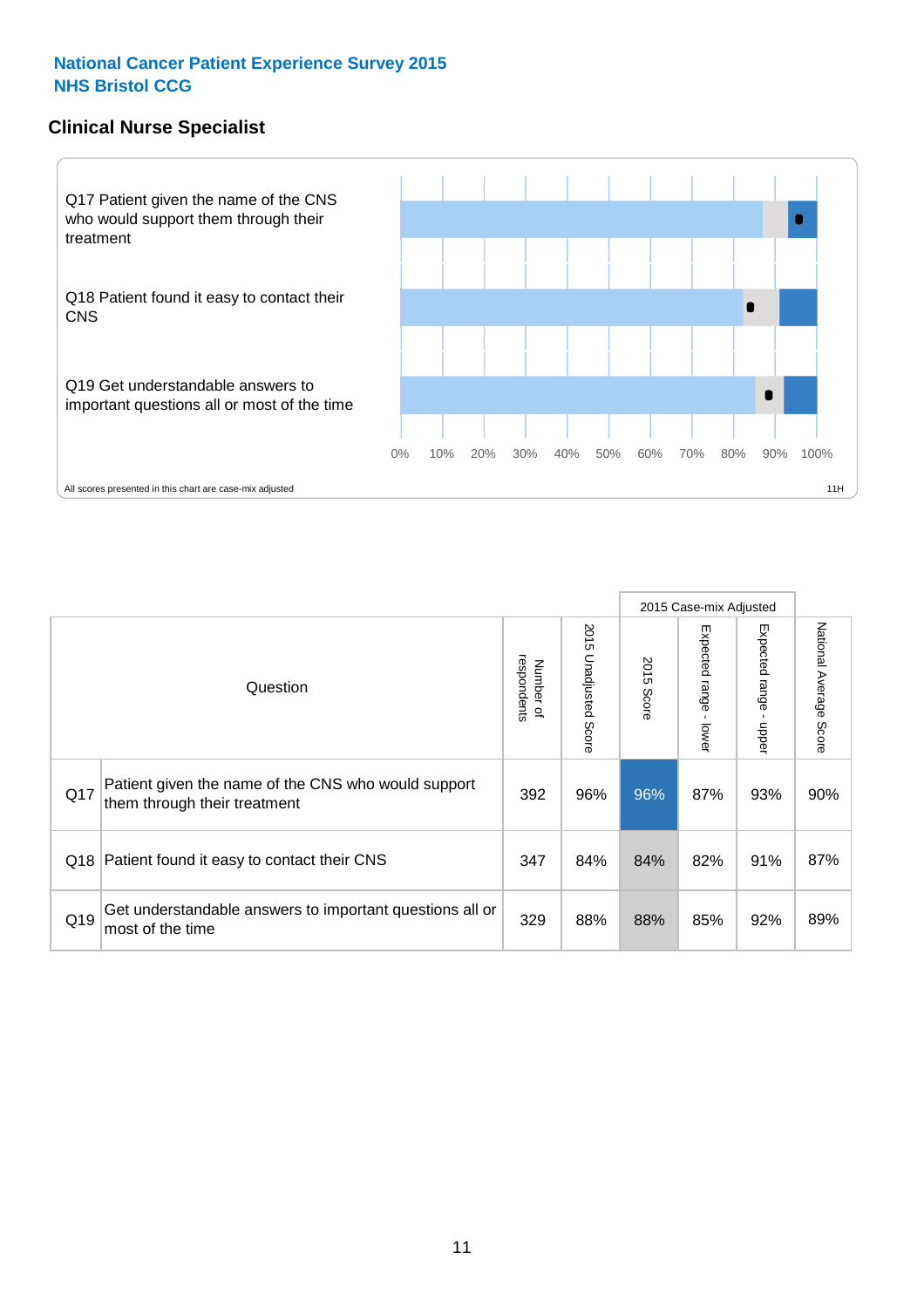#### **Support for people with cancer**



|                 |                                                                                            |                          |                                 |               | 2015 Case-mix Adjusted  |                           |                        |
|-----------------|--------------------------------------------------------------------------------------------|--------------------------|---------------------------------|---------------|-------------------------|---------------------------|------------------------|
|                 | Question                                                                                   | respondents<br>Number of | 2015<br><b>Unadjusted Score</b> | 2015<br>Score | Expected range<br>lower | Expected range<br>- nbber | National Average Score |
| Q20             | Hospital staff gave information about support groups                                       | 333                      | 86%                             | 86%           | 79%                     | 87%                       | 83%                    |
| Q <sub>21</sub> | Hospital staff gave information about impact cancer could<br>have on day to day activities | 279                      | 83%                             | 82%           | 76%                     | 85%                       | 81%                    |
| Q22             | Hospital staff gave information on getting financial help                                  | 223                      | 58%                             | 56%           | 48%                     | 61%                       | 55%                    |
| Q <sub>23</sub> | Hospital staff told patient they could get free prescriptions                              | 222                      | 83%                             | 83%           | 75%                     | 85%                       | 80%                    |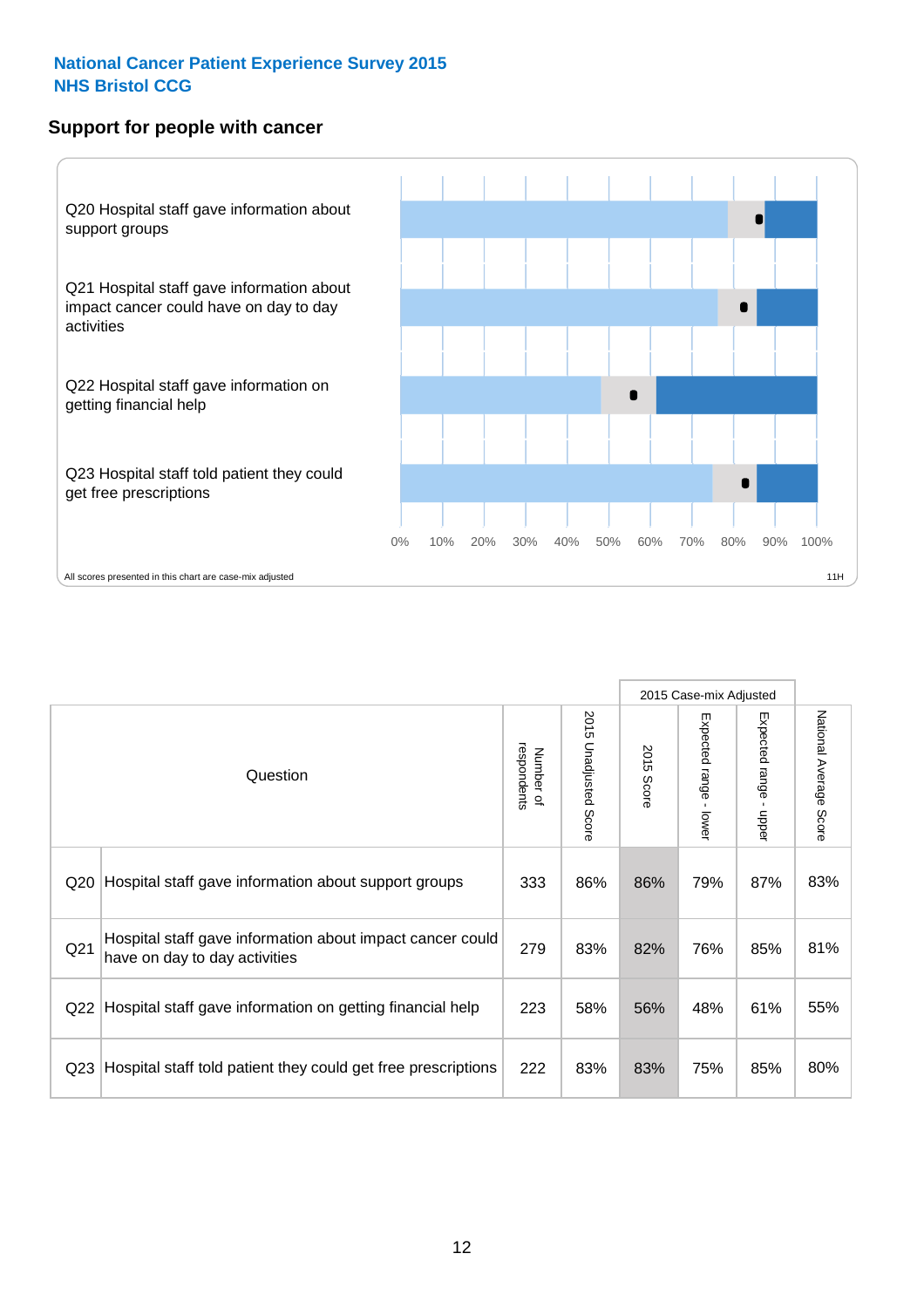#### **Operations**



|     |                                                                 |                                         |                             |               | 2015 Case-mix Adjusted     |                           |                              |
|-----|-----------------------------------------------------------------|-----------------------------------------|-----------------------------|---------------|----------------------------|---------------------------|------------------------------|
|     | Question                                                        | respondents<br>Number<br>$\overline{a}$ | 2015<br>Unadjusted<br>Score | 2015<br>Score | Expected<br>range<br>lower | Expected<br>range<br>ddoe | National<br>Average<br>Score |
| Q26 | Staff explained how operation had gone in<br>understandable way | 239                                     | 75%                         | 75%           | 72%                        | 83%                       | 78%                          |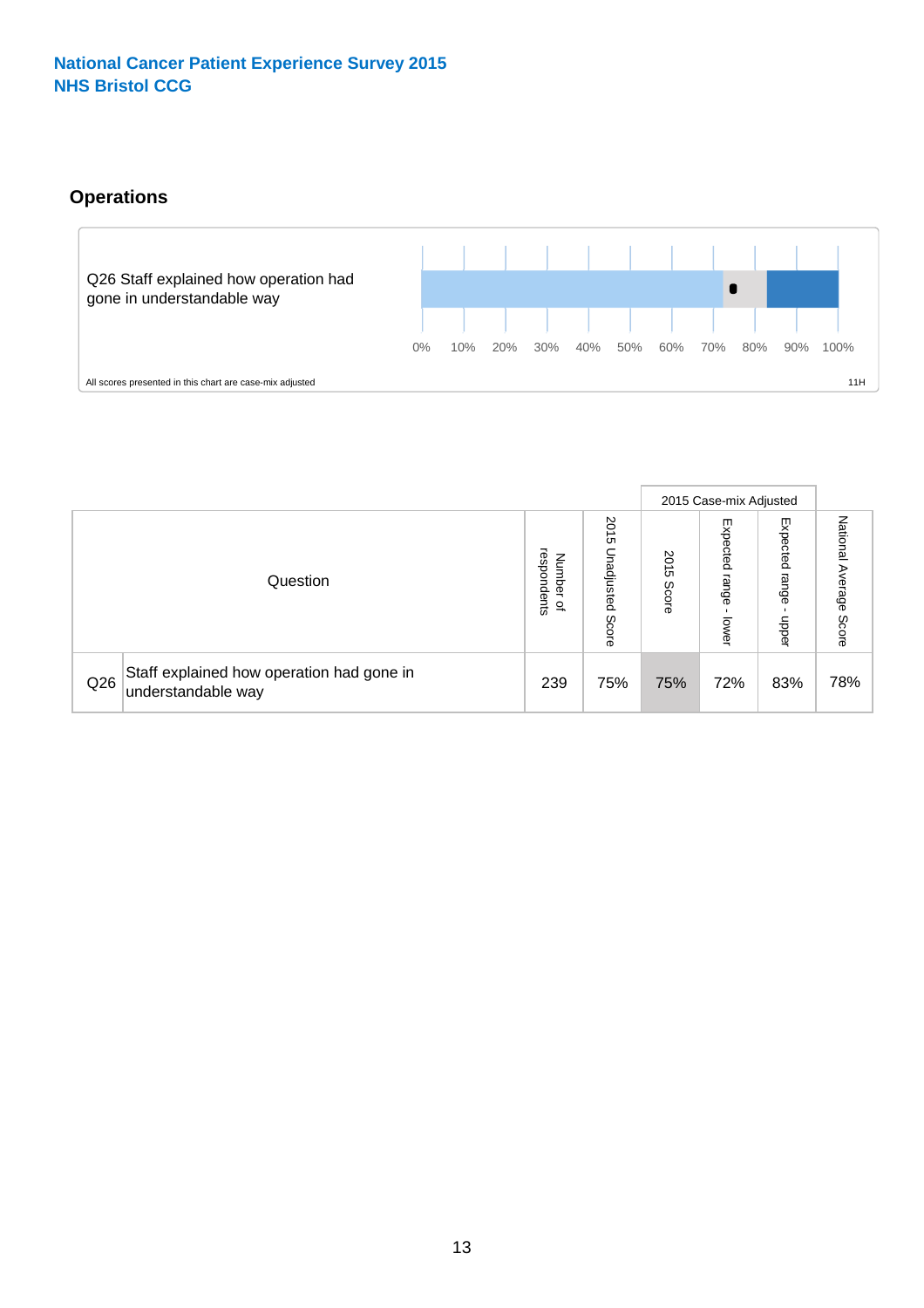#### **Hospital care as an inpatient (Part 1 of 3)**



All scores presented in this chart are case-mix adjusted  $11H$ 

|                 |                                                                                           |                          |                                 |                      | 2015 Case-mix Adjusted                    |                                         |                        |
|-----------------|-------------------------------------------------------------------------------------------|--------------------------|---------------------------------|----------------------|-------------------------------------------|-----------------------------------------|------------------------|
|                 | Question                                                                                  | respondents<br>Number of | 2015<br><b>Unadjusted Score</b> | 2015<br><b>Score</b> | Expected range<br>$\blacksquare$<br>lower | Expected range<br>$\mathbf{I}$<br>nbber | National Average Score |
| Q28             | Groups of doctors or nurses did not talk in front of patient<br>as if they were not there | 262                      | 84%                             | 85%                  | 77%                                       | 86%                                     | 81%                    |
| Q29             | Patient had confidence and trust in all doctors treating<br>them                          | 269                      | 87%                             | 86%                  | 80%                                       | 88%                                     | 84%                    |
| Q30             | Patient's family or someone close definitely had<br>opportunity to talk to doctor         | 229                      | 72%                             | 71%                  | 66%                                       | 78%                                     | 72%                    |
| Q <sub>31</sub> | Patient had confidence and trust in all ward nurses                                       | 268                      | 71%                             | 71%                  | 67%                                       | 78%                                     | 72%                    |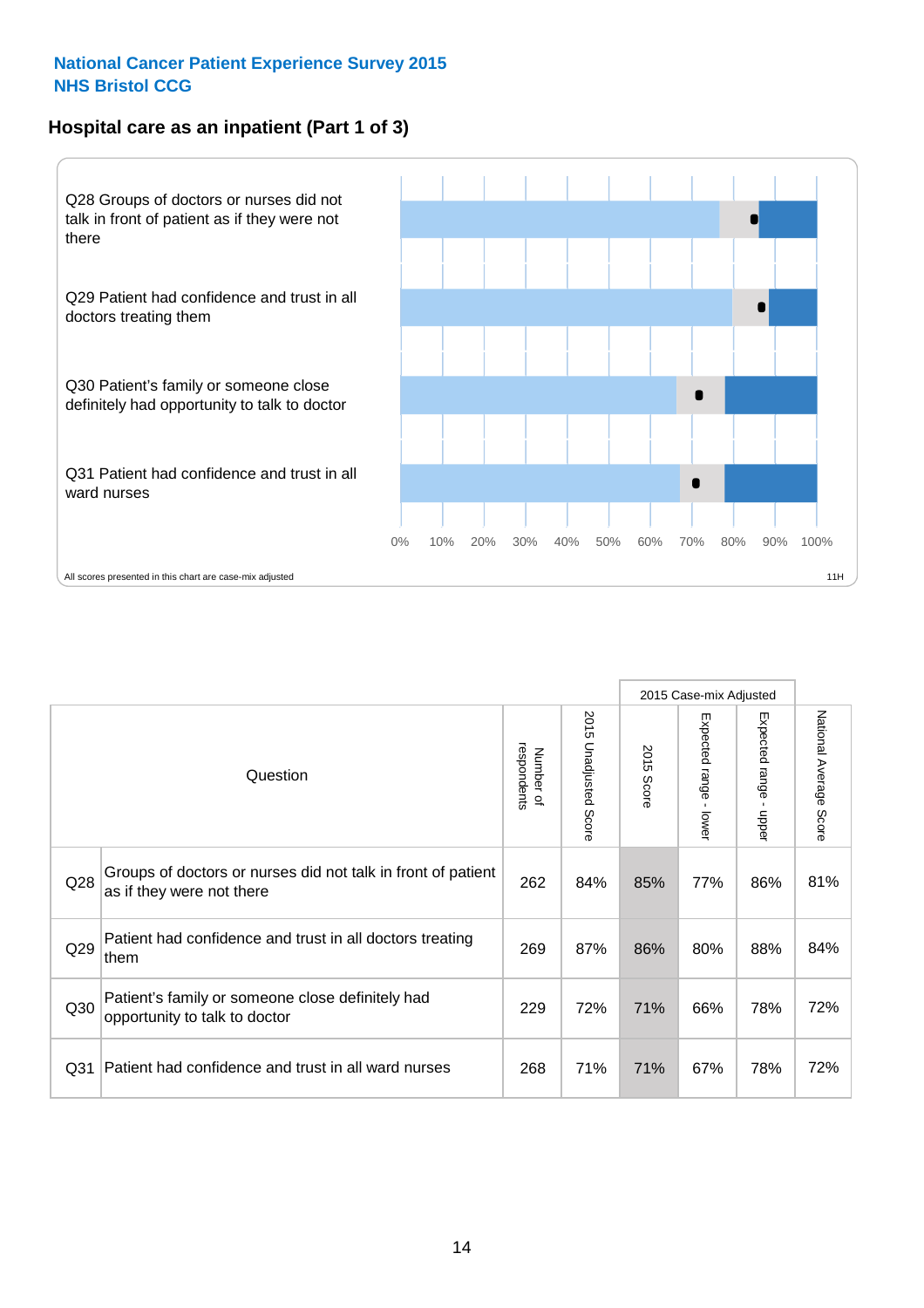#### **Hospital care as an inpatient (Part 2 of 3)**



|                 |                                                                         |                          |                                 |               | 2015 Case-mix Adjusted                  |                           |                        |
|-----------------|-------------------------------------------------------------------------|--------------------------|---------------------------------|---------------|-----------------------------------------|---------------------------|------------------------|
|                 | Question                                                                | respondents<br>Number of | 2015<br><b>Unadjusted Score</b> | 2015<br>Score | Expected range<br>$\mathbf{I}$<br>lower | Expected range -<br>nbber | National Average Score |
| Q32             | Always / nearly always enough nurses on duty                            | 265                      | 72%                             | 72%           | 60%                                     | 72%                       | 66%                    |
| Q <sub>33</sub> | All staff asked patient what name they preferred to be<br>called by     | 266                      | 64%                             | 63%           | 57%                                     | 76%                       | 67%                    |
| Q34             | Always given enough privacy when discussing condition<br>or treatment   | 269                      | 87%                             | 87%           | 80%                                     | 89%                       | 85%                    |
| Q <sub>35</sub> | Patient was able to discuss worries or fears with staff<br>during visit | 191                      | 50%                             | 48%           | 45%                                     | 59%                       | 52%                    |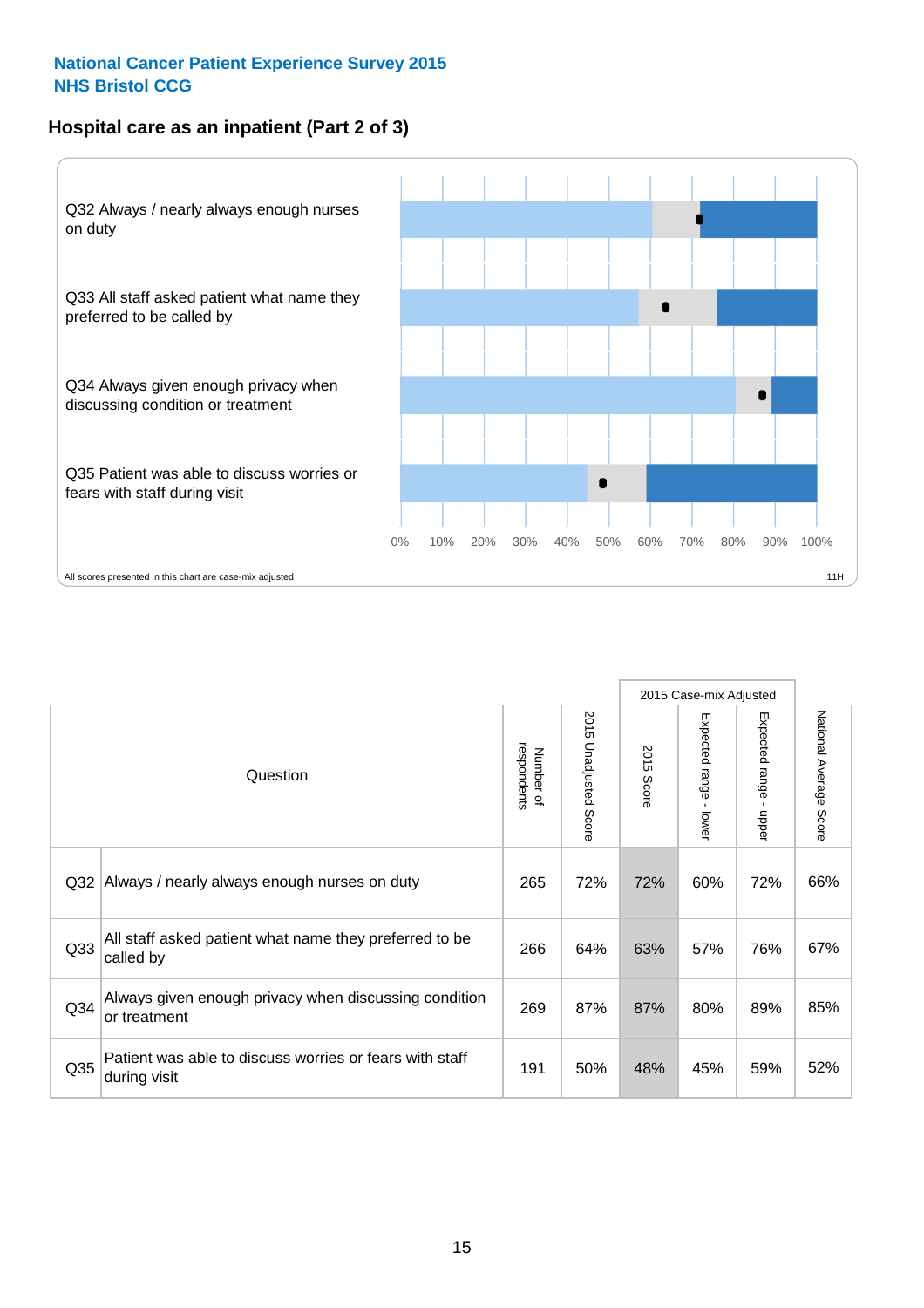#### **Hospital care as an inpatient (Part 3 of 3)**



|                 |                                                                                     |                          |                                 |               | 2015 Case-mix Adjusted                    |                                           |                        |
|-----------------|-------------------------------------------------------------------------------------|--------------------------|---------------------------------|---------------|-------------------------------------------|-------------------------------------------|------------------------|
|                 | Question                                                                            | respondents<br>Number of | 2015<br><b>Unadjusted Score</b> | 2015<br>Score | Expected range<br>$\blacksquare$<br>lower | Expected range<br>$\blacksquare$<br>nbber | National Average Score |
| Q36             | Hospital staff definitely did everything to help control pain                       | 242                      | 90%                             | 90%           | 79%                                       | 88%                                       | 84%                    |
| Q <sub>37</sub> | Always treated with respect and dignity by staff                                    | 269                      | 86%                             | 86%           | 84%                                       | 91%                                       | 87%                    |
| Q38             | Given clear written information about what should / should<br>not do post discharge | 251                      | 85%                             | 84%           | 80%                                       | 89%                                       | 84%                    |
| Q39             | Staff told patient who to contact if worried post discharge                         | 263                      | 92%                             | 92%           | 91%                                       | 97%                                       | 94%                    |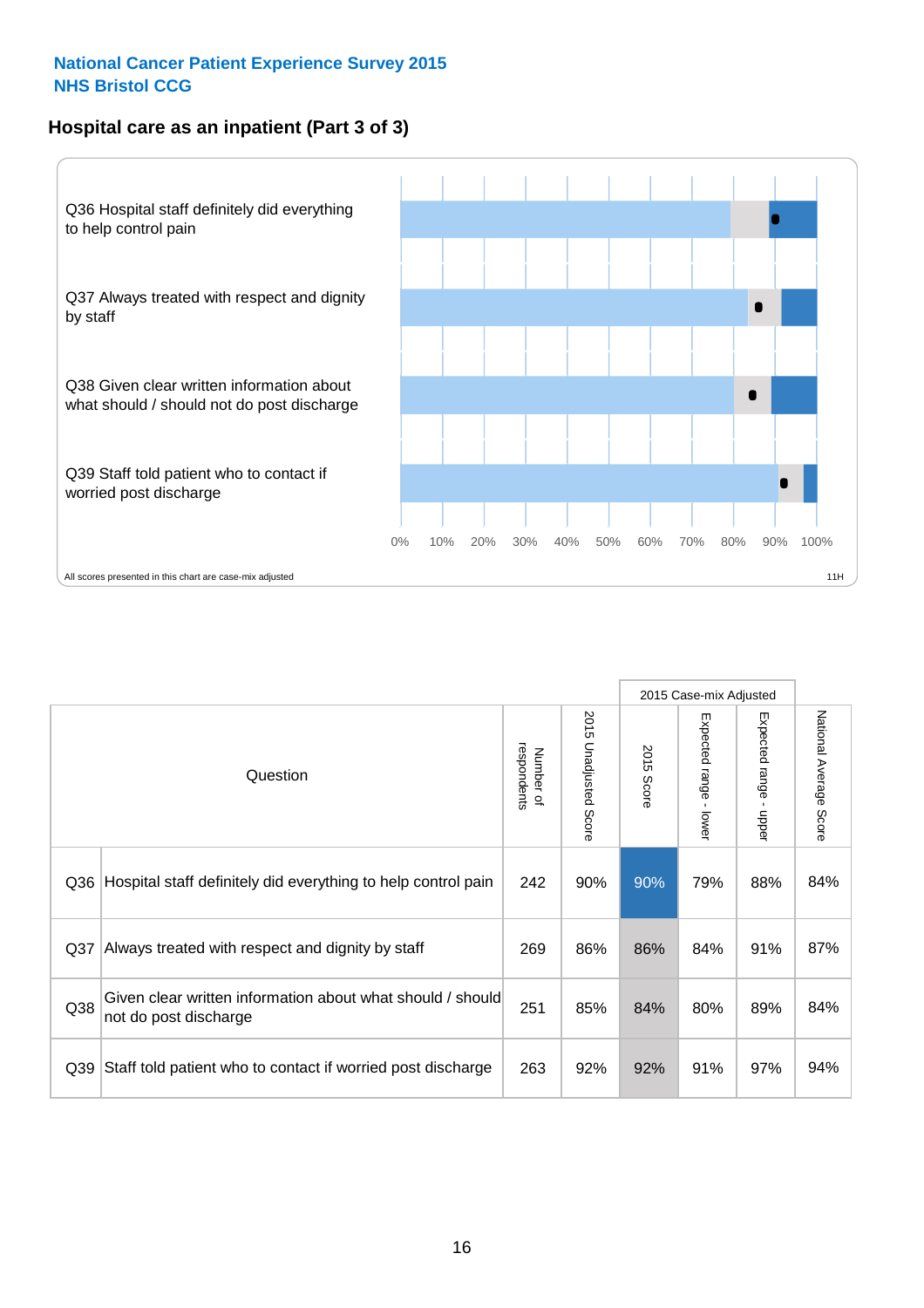#### **Hospital care as a day patient / outpatient (Part 1 of 2)**



|     |                                                                                    |                          |                          | 2015 Case-mix Adjusted |                                         |                                           |                        |
|-----|------------------------------------------------------------------------------------|--------------------------|--------------------------|------------------------|-----------------------------------------|-------------------------------------------|------------------------|
|     | Question                                                                           | respondents<br>Number of | 2015<br>Unadjusted Score | 2015<br>Score          | Expected range<br>$\mathbf{r}$<br>lower | Expected range<br>$\blacksquare$<br>nbber | National Average Score |
| Q41 | Patient was able to discuss worries or fears with staff<br>during visit            | 316                      | 69%                      | 68%                    | 65%                                     | 75%                                       | 70%                    |
| Q42 | Doctor had the right notes and other documentation with<br>them                    | 371                      | 95%                      | 95%                    | 93%                                     | 98%                                       | 96%                    |
| Q44 | Beforehand patient had all information needed about<br>radiotherapy treatment      | 150                      | 88%                      | 87%                    | 80%                                     | 92%                                       | 86%                    |
| Q45 | Patient given understandable information about whether<br>radiotherapy was working | 134                      | 58%                      | 58%                    | 51%                                     | 68%                                       | 60%                    |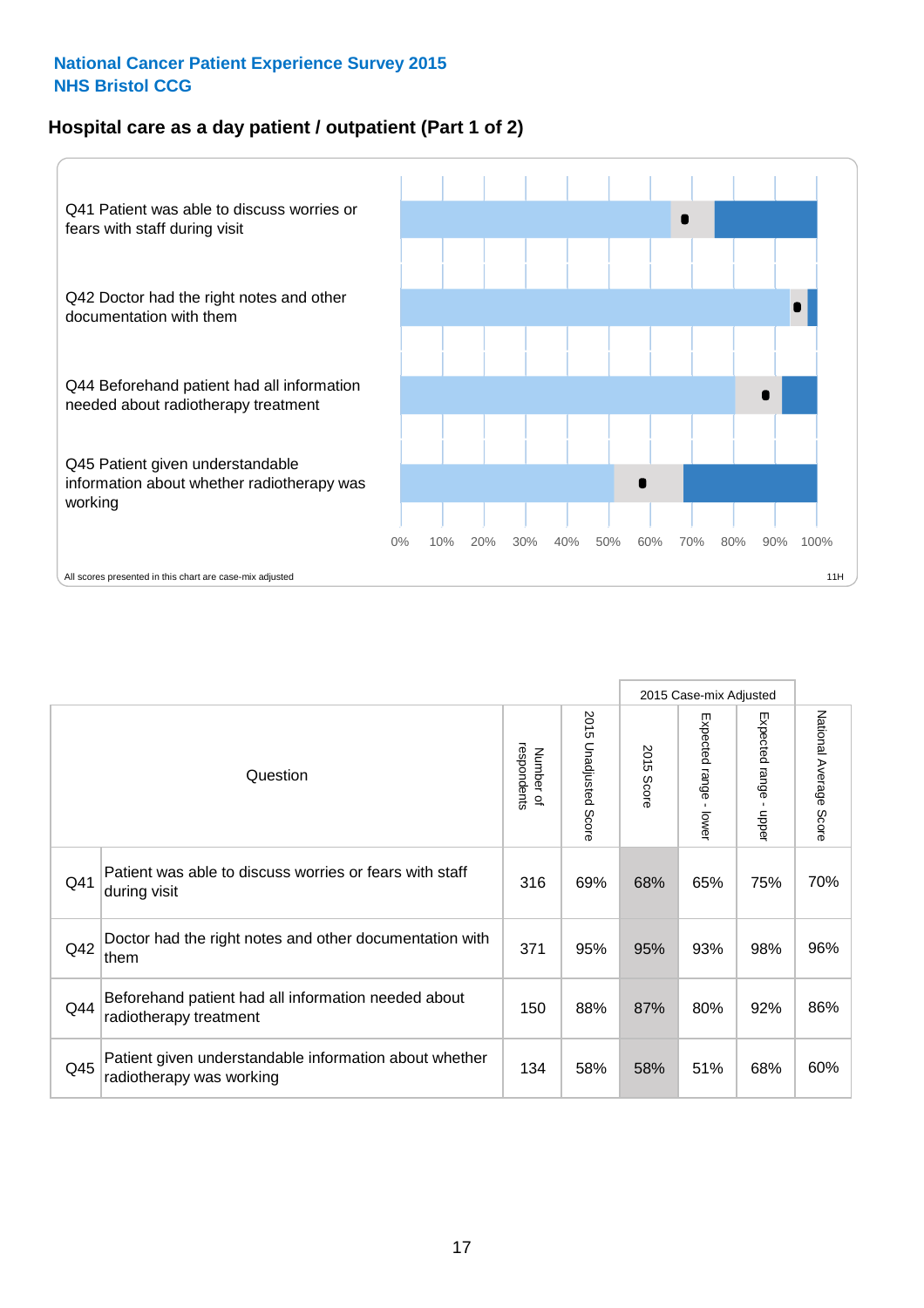#### **Hospital care as a day patient / outpatient (Part 2 of 2)**



|     |                                                                                    |                                       |                             | 2015 Case-mix Adjusted |                              |                         |                           |
|-----|------------------------------------------------------------------------------------|---------------------------------------|-----------------------------|------------------------|------------------------------|-------------------------|---------------------------|
|     | Question                                                                           | respondents<br>Number<br>$\mathbf{Q}$ | 2015<br>Unadjusted<br>Score | 2015<br>Score          | Expected<br>I range<br>lower | Expected range<br>doper | National Average<br>Score |
| Q47 | Beforehand patient had all information needed about<br>chemotherapy treatment      | 231                                   | 83%                         | 83%                    | 80%                          | 89%                     | 84%                       |
| Q48 | Patient given understandable information about whether<br>chemotherapy was working | 212                                   | 62%                         | 63%                    | 62%                          | 74%                     | 68%                       |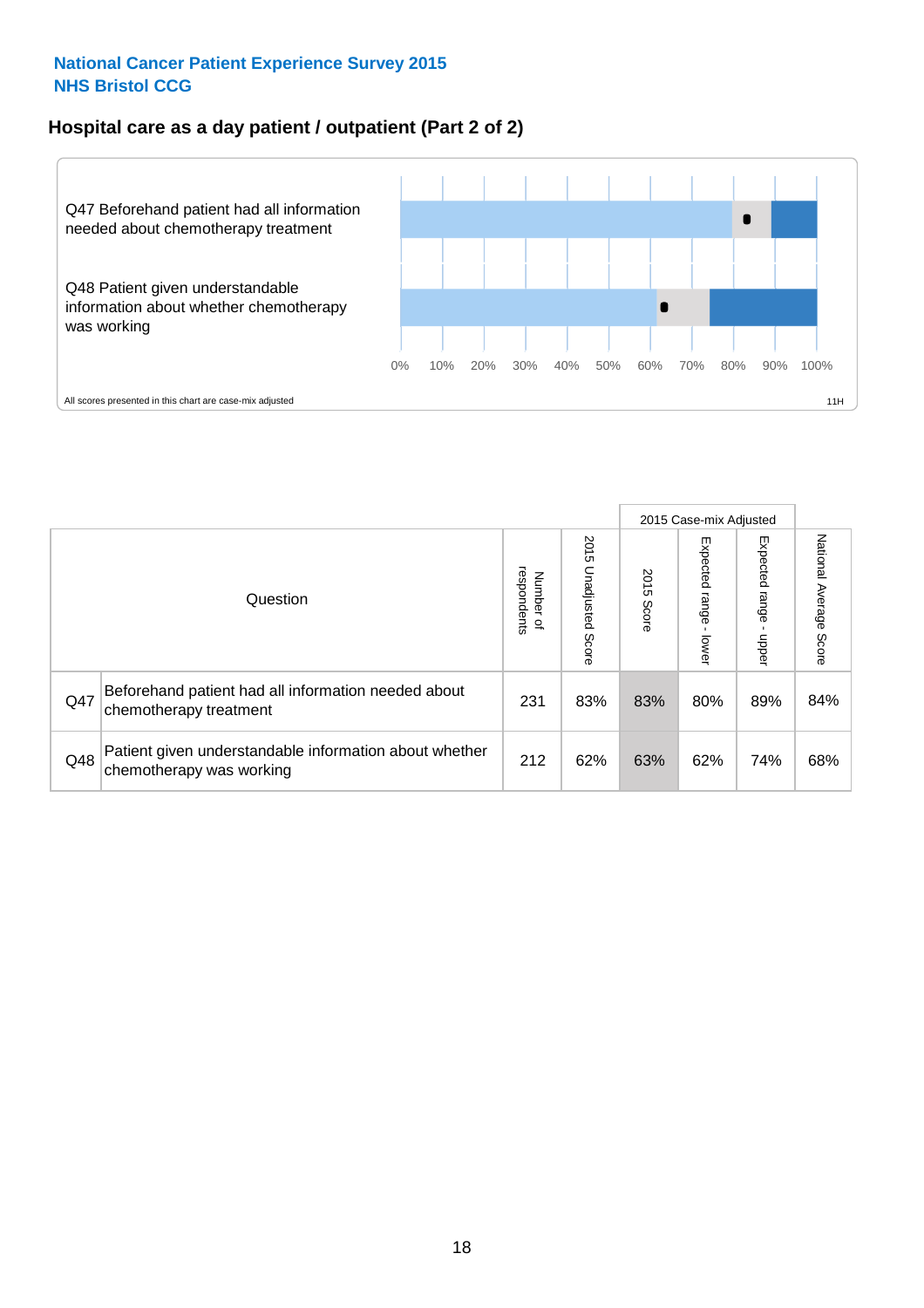#### **Home care and support**



All scores presented in this chart are case-mix adjusted

|                 |                                                                                                     |                          |                                 |               | 2015 Case-mix Adjusted  |                         |                        |
|-----------------|-----------------------------------------------------------------------------------------------------|--------------------------|---------------------------------|---------------|-------------------------|-------------------------|------------------------|
|                 | Question                                                                                            | respondents<br>Number of | 2015<br><b>Unadjusted Score</b> | 2015<br>Score | Expected range<br>lower | Expected range<br>nbbeu | National Average Score |
| Q49             | Hospital staff gave family or someone close all the<br>information needed to help with care at home | 329                      | 55%                             | 55%           | 52%                     | 63%                     | 58%                    |
| Q50             | Patient definitely given enough support from health or<br>social services during treatment          | 183                      | 43%                             | 44%           | 45%                     | 62%                     | 54%                    |
| Q <sub>51</sub> | Patient definitely given enough support from health or<br>social services after treatment           | 120                      | 38%                             | 38%           | 36%                     | 54%                     | 45%                    |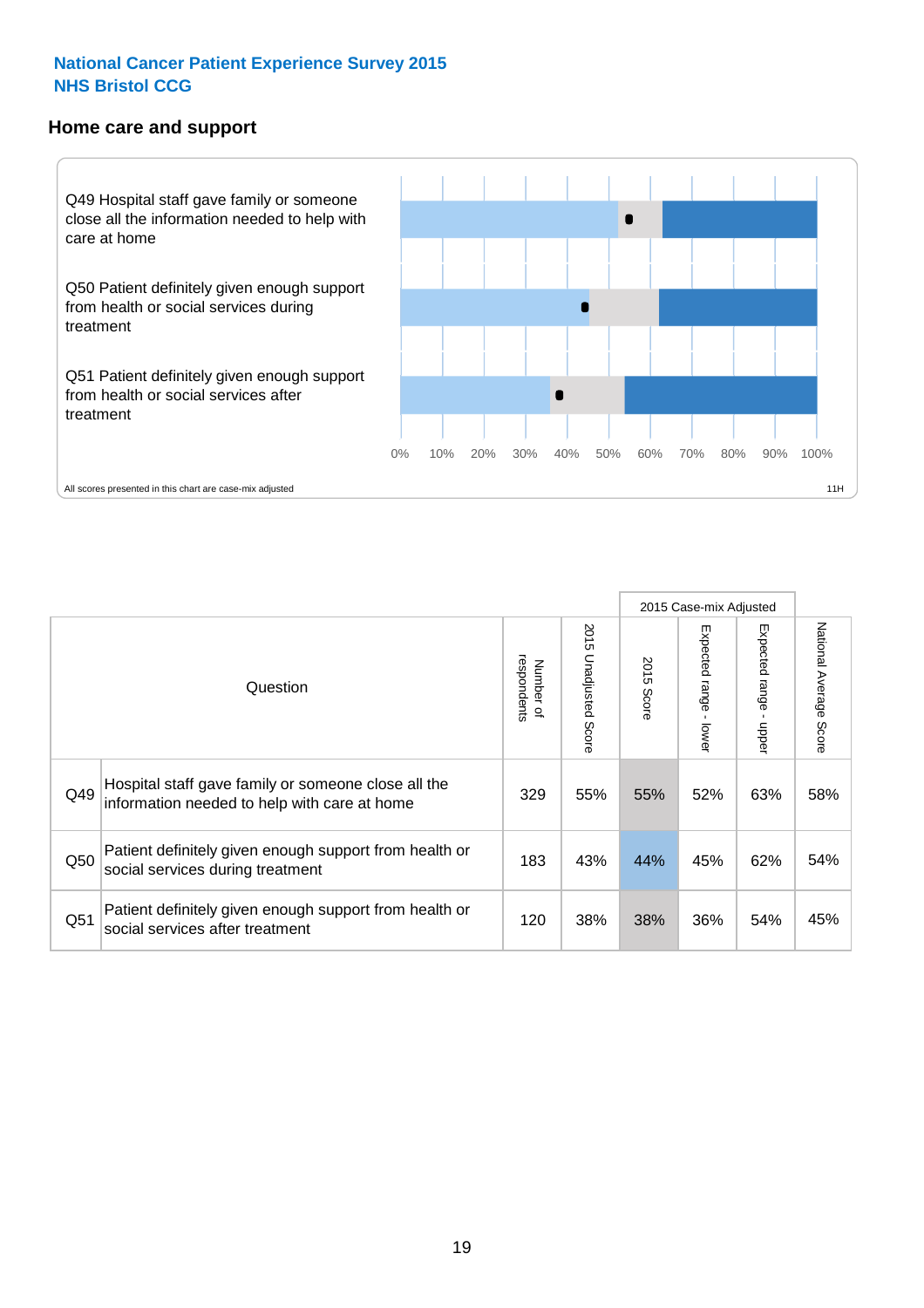#### **Care from your general practice**



|     |                                                                           |                                       |                             | 2015 Case-mix Adjusted |                             |                            |                           |
|-----|---------------------------------------------------------------------------|---------------------------------------|-----------------------------|------------------------|-----------------------------|----------------------------|---------------------------|
|     | Question                                                                  | respondents<br>Number<br>$\mathbf{Q}$ | 2015<br>Unadjusted<br>Score | 2015<br>Score          | Expected<br>Irange<br>lower | Expected<br>range<br>dpper | National Average<br>Score |
| Q52 | GP given enough information about patient's condition<br>and treatment    | 346                                   | 95%                         | 95%                    | 93%                         | 98%                        | 95%                       |
| Q53 | Practice staff definitely did everything they could to<br>support patient | 286                                   | 60%                         | 61%                    | 57%                         | 68%                        | 63%                       |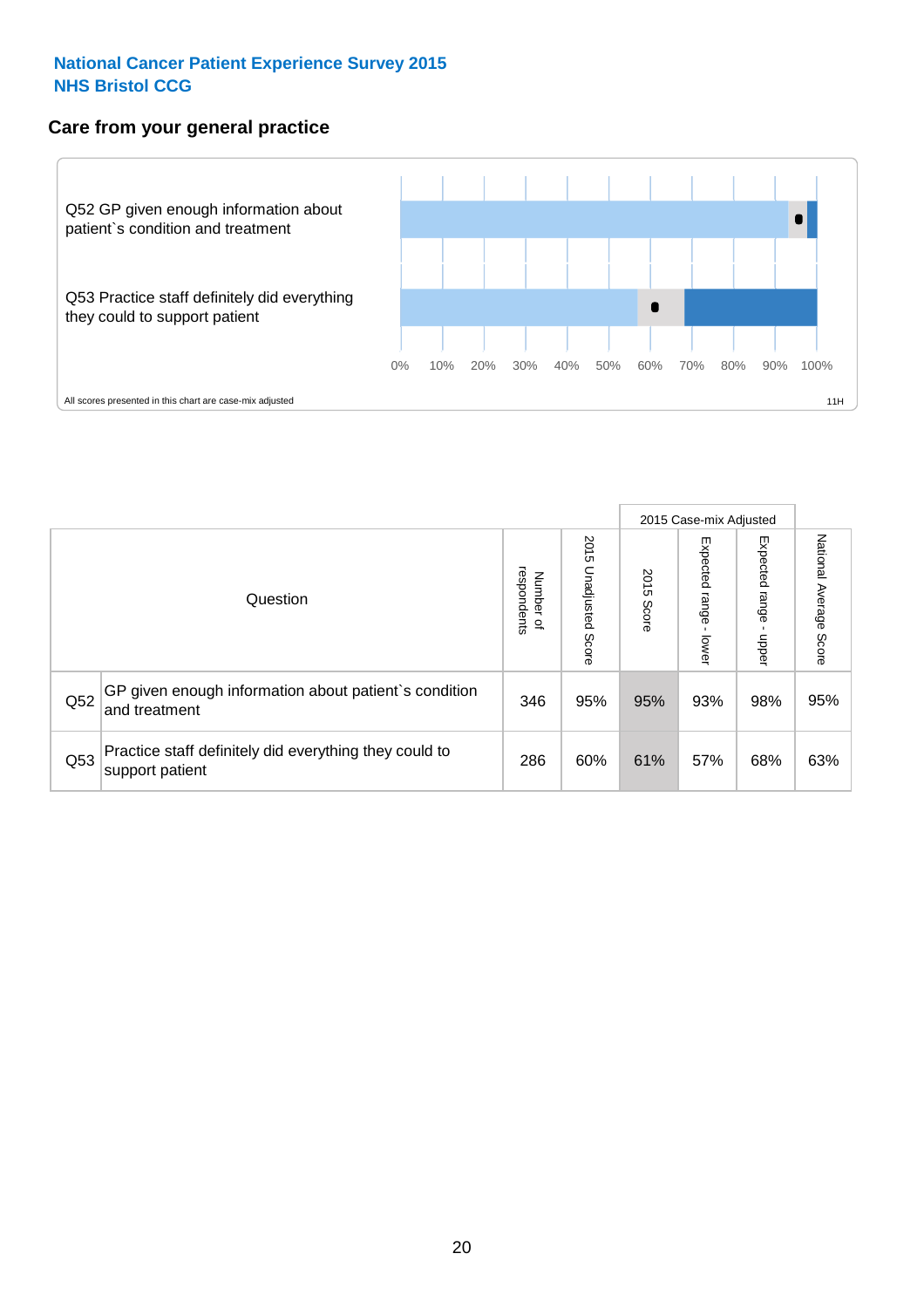#### **Your overall NHS care (Part 1 of 2)**



|     |                                                                    |                          |                          | 2015 Case-mix Adjusted |                                         |                                           |                        |
|-----|--------------------------------------------------------------------|--------------------------|--------------------------|------------------------|-----------------------------------------|-------------------------------------------|------------------------|
|     | Question                                                           | respondents<br>Number of | 2015<br>Unadjusted Score | 2015<br>Score          | Expected range<br>$\mathbf{I}$<br>lower | Expected range<br>$\blacksquare$<br>nbber | National Average Score |
| Q54 | Hospital and community staff always worked well together           | 408                      | 59%                      | 59%                    | 55%                                     | 66%                                       | 61%                    |
| Q55 | Patient given a care plan                                          | 338                      | 35%                      | 32%                    | 28%                                     | 38%                                       | 33%                    |
| Q56 | Overall the administration of the care was very good /<br>good     | 412                      | 90%                      | 89%                    | 86%                                     | 92%                                       | 89%                    |
| Q57 | Length of time for attending clinics and appointments was<br>right | 404                      | 70%                      | 69%                    | 59%                                     | 73%                                       | 66%                    |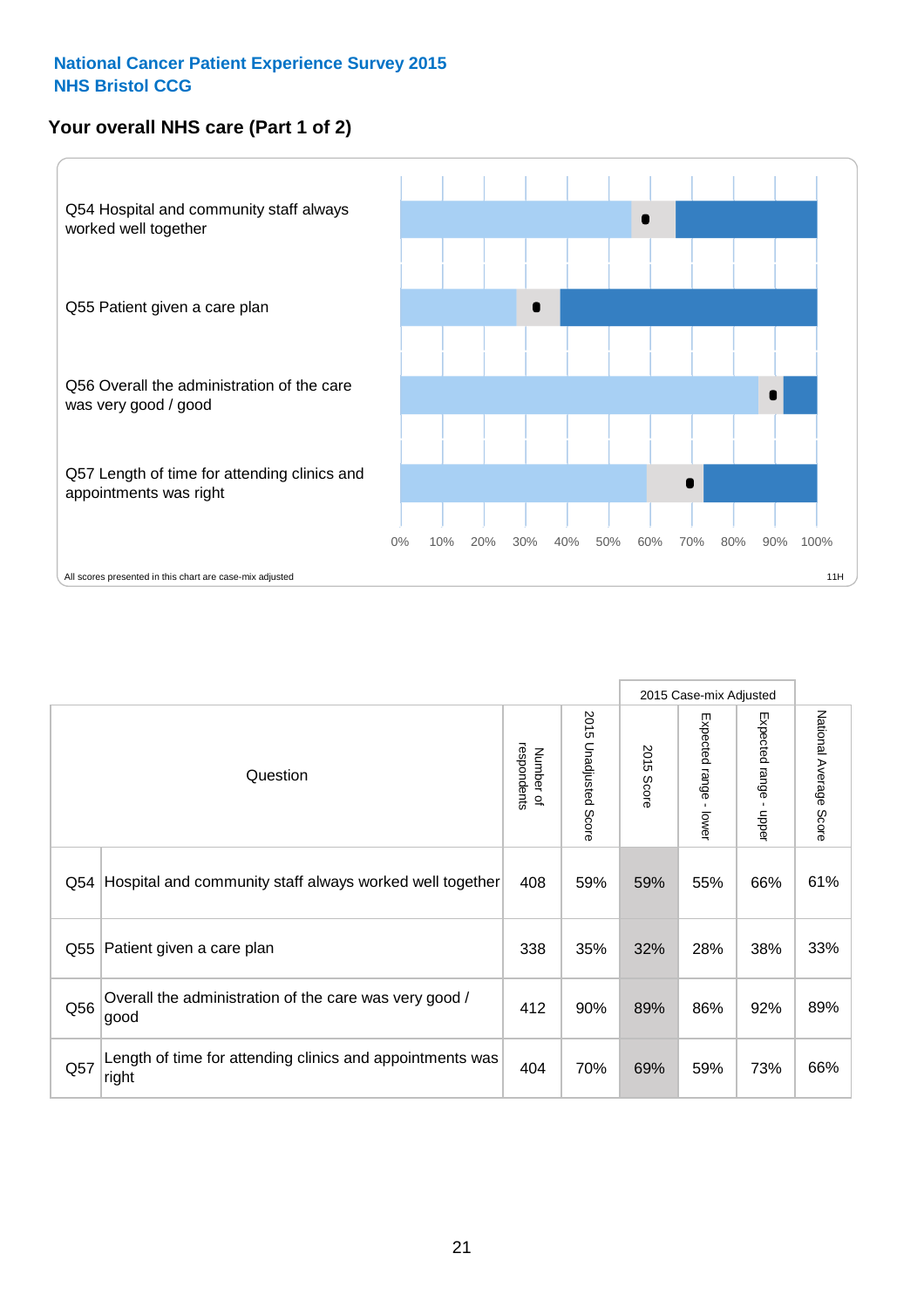#### **Your overall NHS care (Part 2 of 2)**



|     |                                                       |                                   |                             |               |                            | 2015 Case-mix Adjusted     |                        |
|-----|-------------------------------------------------------|-----------------------------------|-----------------------------|---------------|----------------------------|----------------------------|------------------------|
|     | Question                                              | respondents<br>Number<br>$\Omega$ | 2015<br>Unadjusted<br>Score | 2015<br>Score | Expected<br>range<br>lower | Expected<br>range<br>nbber | National Average Score |
| Q58 | Taking part in cancer research discussed with patient | 395                               | 30%                         | 30%           | 21%                        | 35%                        | 28%                    |



|     |                                                                        |                                   |                             |               |                                                           | 2015 Case-mix Adjusted                                |                              |
|-----|------------------------------------------------------------------------|-----------------------------------|-----------------------------|---------------|-----------------------------------------------------------|-------------------------------------------------------|------------------------------|
|     | Question                                                               | respondents<br>Number<br>$\Omega$ | 2015<br>Inadjusted<br>Score | 2015<br>Score | OWer<br>limit<br>range<br>$\overline{\sigma}$<br>expected | Upper<br>limit<br>range<br>$\overline{a}$<br>expected | National<br>Average<br>Score |
| Q59 | Patient's average rating of care scored from very poor to<br>very good | 407                               | 8.7                         | 8.7           | 8.6                                                       | 8.8                                                   | 8.7                          |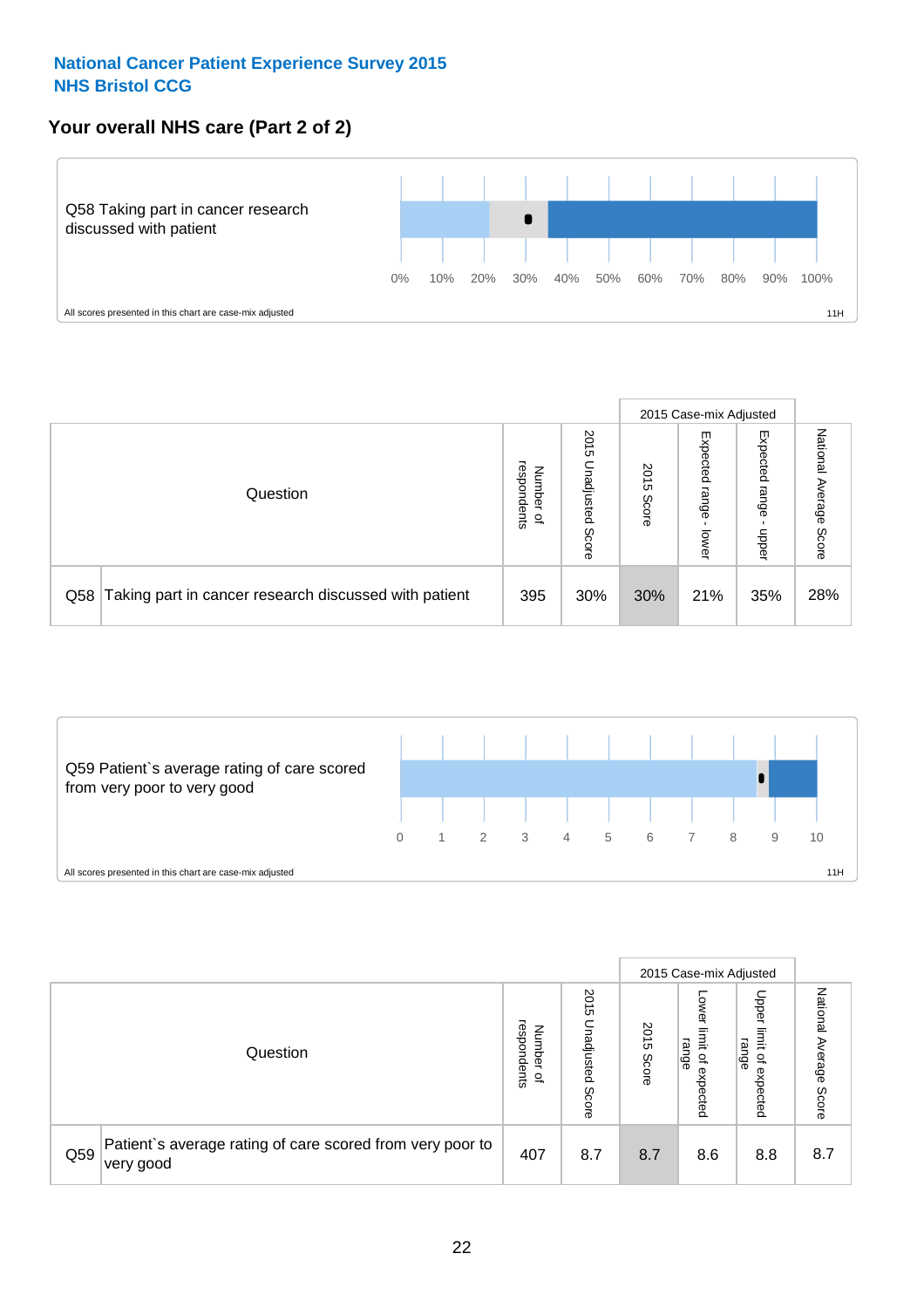### **Comparisons by tumour group for this CCG**

The following tables show the unadjusted CCG and the national percentage scores for each question broken down by tumour group. Where a cell in the table contains an asterisk this indicates that the number of patients in that group was below 21 and too small to display. Where a cell in the table contains "n.a." this indicates that there were no respondents for that tumour group.

### **Seeing your GP**

|                      | Q1. Saw GP once /<br>had to go to hospital | twice before being told | Q2. Patient thought<br>they were seen as<br>soon as necessary |                 |  |
|----------------------|--------------------------------------------|-------------------------|---------------------------------------------------------------|-----------------|--|
| <b>Cancer type</b>   | This CCG <sup>\$</sup>                     | <b>National</b>         | This CCG <sup>\$</sup>                                        | <b>National</b> |  |
| Brain / CNS          | n.a.                                       | 60%                     | $\star$                                                       | 77%             |  |
| <b>Breast</b>        | 100%                                       | 93%                     | 94%                                                           | 88%             |  |
| Colorectal / LGT     | 64%                                        | 72%                     | 79%                                                           | 80%             |  |
| Gynaecological       | $\star$                                    | 75%                     | $\star$                                                       | 78%             |  |
| Haematological       | 75%                                        | 64%                     | 80%                                                           | 80%             |  |
| <b>Head and Neck</b> | $\star$                                    | 77%                     | 77%                                                           | 79%             |  |
| Lung                 | 65%                                        | 69%                     | 85%                                                           | 83%             |  |
| Prostate             | 92%                                        | 79%                     | 85%                                                           | 85%             |  |
| Sarcoma              | $\star$                                    | 64%                     | $\star$                                                       | 69%             |  |
| Skin                 | $\star$                                    | 91%                     | $\star$                                                       | 87%             |  |
| <b>Upper Gastro</b>  | $\star$                                    | 70%                     | $\star$                                                       | 78%             |  |
| Urological           | $\star$                                    | 81%                     | $\star$                                                       | 84%             |  |
| Other                | 79%                                        | 70%                     | 78%                                                           | 78%             |  |
| <b>All Cancers</b>   | 80%                                        | 76%                     | 84%                                                           | 82%             |  |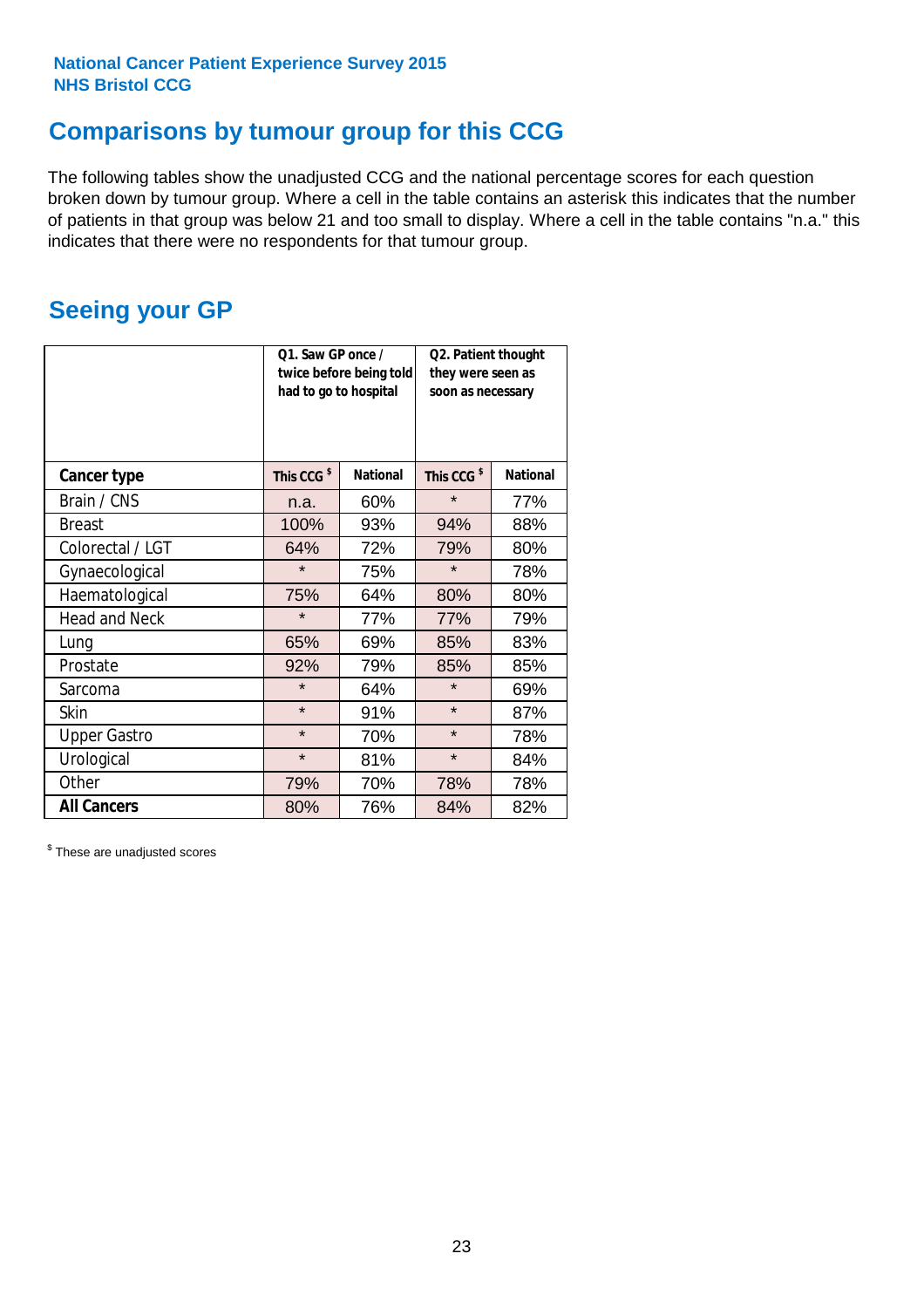### **Diagnostic tests**

|                      | be done was about<br>right | Q6. The length of time<br>waiting for the test to | Q7. Given complete<br>explanation of test<br>results in<br>understandable way |                 |  |
|----------------------|----------------------------|---------------------------------------------------|-------------------------------------------------------------------------------|-----------------|--|
| <b>Cancer type</b>   | This CCG <sup>\$</sup>     | <b>National</b>                                   | This CCG <sup>\$</sup>                                                        | <b>National</b> |  |
| Brain / CNS          | $\star$                    | 87%                                               | $\star$                                                                       | 69%             |  |
| <b>Breast</b>        | 92%                        | 90%                                               | 77%                                                                           | 82%             |  |
| Colorectal / LGT     | 87%                        | 86%                                               | 86%                                                                           | 81%             |  |
| Gynaecological       | $\star$                    | 84%                                               | $\star$                                                                       | 76%             |  |
| Haematological       | 88%                        | 87%                                               | 75%                                                                           | 76%             |  |
| <b>Head and Neck</b> | $\star$                    | 84%                                               | 91%                                                                           | 77%             |  |
| Lung                 | 88%                        | 87%                                               | 83%                                                                           | 78%             |  |
| Prostate             | 88%                        | 85%                                               | 75%                                                                           | 79%             |  |
| Sarcoma              | $\star$                    | 81%                                               | $\star$                                                                       | 77%             |  |
| Skin                 | $\star$                    | 89%                                               | $\star$                                                                       | 85%             |  |
| <b>Upper Gastro</b>  | $\star$                    | 83%                                               | $\star$                                                                       | 77%             |  |
| Urological           | $\star$                    | 85%                                               | $\star$                                                                       | 78%             |  |
| Other                | 79%<br>85%                 |                                                   | 82%                                                                           | 76%             |  |
| <b>All Cancers</b>   | 86%                        | 87%                                               | 78%                                                                           | 79%             |  |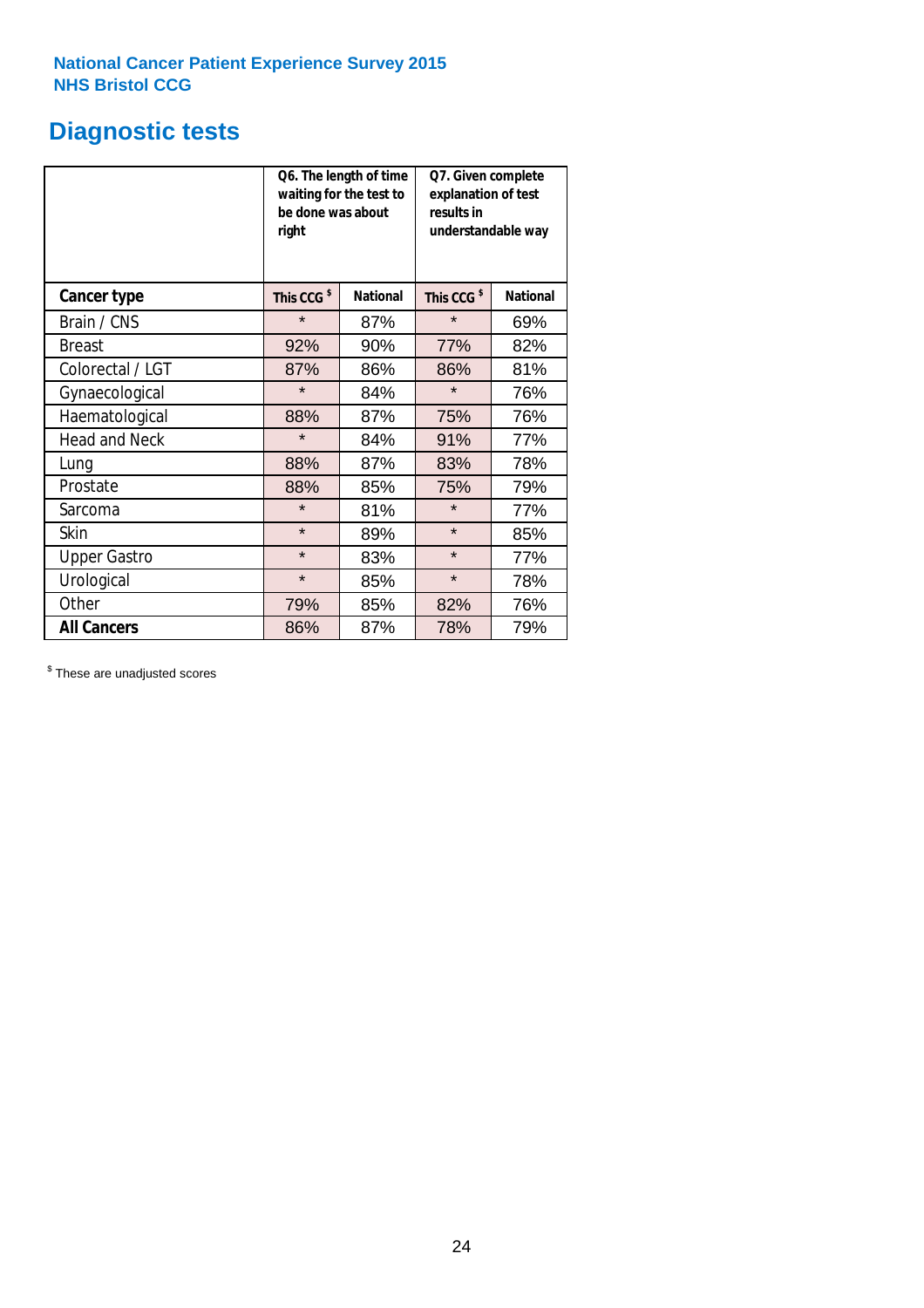### **Finding out what was wrong with you**

|                      | Q8. Patient told they<br>could bring a family<br>member or friend<br>when first told they<br>had cancer |                 | Q9. Patient felt they<br>were told sensitively<br>that they had cancer |                 | Q10. Patient<br>completely understood<br>the explanation of<br>what was wrong |                 | Q11. Patient given<br>easy to understand<br>written information<br>about the type of<br>cancer they had |                 |
|----------------------|---------------------------------------------------------------------------------------------------------|-----------------|------------------------------------------------------------------------|-----------------|-------------------------------------------------------------------------------|-----------------|---------------------------------------------------------------------------------------------------------|-----------------|
| <b>Cancer type</b>   | This CCG <sup>\$</sup>                                                                                  | <b>National</b> | This CCG <sup>\$</sup>                                                 | <b>National</b> | This CCG <sup>\$</sup>                                                        | <b>National</b> | This CCG <sup>\$</sup>                                                                                  | <b>National</b> |
| Brain / CNS          | $\star$                                                                                                 | 85%             | $\star$                                                                | 79%             | $\star$                                                                       | 60%             | $\star$                                                                                                 | 62%             |
| <b>Breast</b>        | 90%                                                                                                     | 83%             | 92%                                                                    | 88%             | 72%                                                                           | 78%             | 74%                                                                                                     | 76%             |
| Colorectal / LGT     | 84%                                                                                                     | 83%             | 88%                                                                    | 85%             | 69%                                                                           | 79%             | 64%                                                                                                     | 71%             |
| Gynaecological       | $\star$                                                                                                 | 75%             | $\star$                                                                | 83%             | $\star$                                                                       | 73%             | $\star$                                                                                                 | 69%             |
| Haematological       | 71%                                                                                                     | 75%             | 86%                                                                    | 83%             | 62%                                                                           | 60%             | 82%                                                                                                     | 74%             |
| <b>Head and Neck</b> | $\star$                                                                                                 | 73%             | 87%                                                                    | 85%             | 78%                                                                           | 75%             | $\star$                                                                                                 | 61%             |
| Lung                 | 85%                                                                                                     | 80%             | 75%                                                                    | 83%             | 68%                                                                           | 75%             | 58%                                                                                                     | 66%             |
| Prostate             | 81%                                                                                                     | 80%             | 91%                                                                    | 84%             | 82%                                                                           | 78%             | 78%                                                                                                     | 80%             |
| Sarcoma              | $\star$                                                                                                 | 77%             | $\star$                                                                | 82%             | $\star$                                                                       | 63%             | $\star$                                                                                                 | 61%             |
| Skin                 | $\star$                                                                                                 | 71%             | $\star$                                                                | 90%             | $\star$                                                                       | 83%             | $\star$                                                                                                 | 84%             |
| <b>Upper Gastro</b>  | $\star$                                                                                                 | 79%             | $\star$                                                                | 79%             | $\star$                                                                       | 72%             | $\star$                                                                                                 | 64%             |
| Urological           | $\star$                                                                                                 | 74%             | $\star$                                                                | 82%             | $\star$                                                                       | 76%             | $\star$                                                                                                 | 71%             |
| Other                | 85%                                                                                                     | 77%             | 84%                                                                    | 82%             | 81%                                                                           | 72%             | 60%                                                                                                     | 61%             |
| <b>All Cancers</b>   | 82%                                                                                                     | 79%             | 87%                                                                    | 84%             | 72%                                                                           | 73%             | 71%                                                                                                     | 72%             |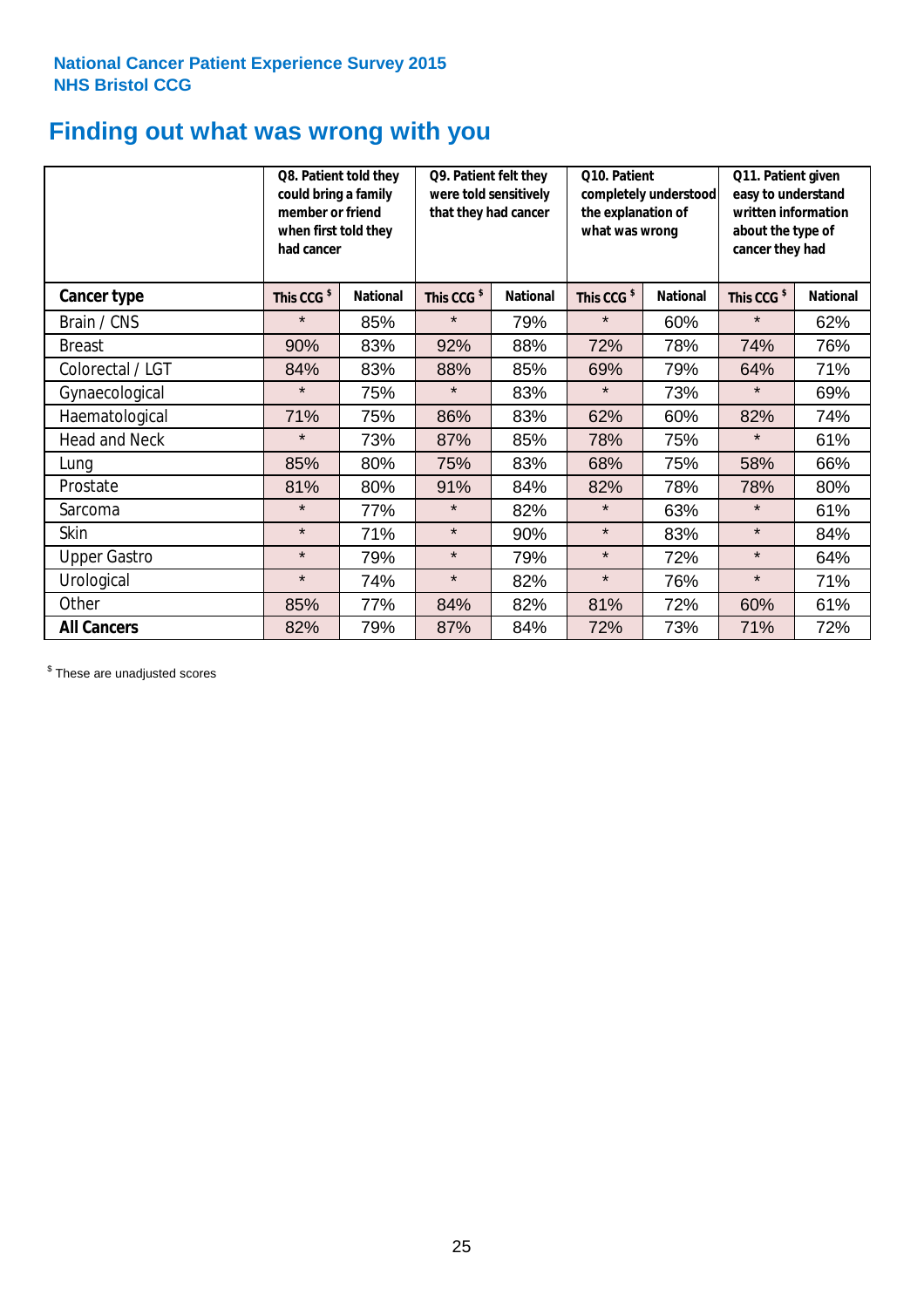# **Deciding the best treatment for you**

|                      | treatment options<br>were completely<br>explained | Q12. Patient felt that | Q13. Possible side<br>understandable way | effects explained in an | Q14. Patient given<br>practical advice and<br>support in dealing with<br>side effects of<br>treatment |                 |  |
|----------------------|---------------------------------------------------|------------------------|------------------------------------------|-------------------------|-------------------------------------------------------------------------------------------------------|-----------------|--|
| <b>Cancer type</b>   | This CCG <sup>\$</sup>                            | <b>National</b>        | This CCG <sup>\$</sup>                   | <b>National</b>         | This CCG <sup>\$</sup>                                                                                | <b>National</b> |  |
| Brain / CNS          | $\star$                                           | 80%                    | $\star$                                  | 71%                     | $\star$                                                                                               | 62%             |  |
| <b>Breast</b>        | 83%                                               | 84%                    | 78%                                      | 76%                     | 74%                                                                                                   | 69%             |  |
| Colorectal / LGT     | 84%                                               | 85%                    | 71%                                      | 75%                     | 60%                                                                                                   | 68%             |  |
| Gynaecological       | $\star$                                           | 84%                    | $\star$                                  | 76%                     | $\star$                                                                                               | 68%             |  |
| Haematological       | 83%                                               | 81%                    | 69%                                      | 69%                     | 63%                                                                                                   | 65%             |  |
| <b>Head and Neck</b> | $\star$                                           | 85%                    | 58%                                      | 72%                     | 63%                                                                                                   | 67%             |  |
| Lung                 | 83%                                               | 84%                    | 70%                                      | 74%                     | 65%                                                                                                   | 69%             |  |
| Prostate             | 88%                                               | 80%                    | 75%                                      | 71%                     | 58%                                                                                                   | 61%             |  |
| Sarcoma              | $\star$                                           | 82%                    | $\star$                                  | 75%                     | $\star$                                                                                               | 66%             |  |
| Skin                 | $\star$                                           | 88%                    | $\star$                                  | 75%                     | $\star$                                                                                               | 74%             |  |
| <b>Upper Gastro</b>  | $\star$                                           | 83%                    | $\star$                                  | 72%                     | $\star$                                                                                               | 66%             |  |
| Urological           | $\star$                                           | 80%                    | $\star$                                  | 69%                     | $\star$                                                                                               | 61%             |  |
| Other                | 86%                                               | 80%                    | 75%                                      | 72%                     | 75%                                                                                                   | 64%             |  |
| <b>All Cancers</b>   | 83%                                               | 83%                    | 73%                                      | 73%                     | 66%                                                                                                   | 66%             |  |

|                      | in the future          | Q15. Patient definitely<br>told about side effects<br>that could affect them | Q16. Patient definitely<br>involved in decisions<br>about care and<br>treatment |                 |  |
|----------------------|------------------------|------------------------------------------------------------------------------|---------------------------------------------------------------------------------|-----------------|--|
| <b>Cancer type</b>   | This CCG <sup>\$</sup> | <b>National</b>                                                              | This CCG <sup>\$</sup>                                                          | <b>National</b> |  |
| Brain / CNS          | $\star$                | 56%                                                                          | $\star$                                                                         | 74%             |  |
| <b>Breast</b>        | 61%                    | 55%                                                                          | 78%                                                                             | 79%             |  |
| Colorectal / LGT     | 54%                    | 56%                                                                          | 79%                                                                             | 79%             |  |
| Gynaecological       | $\star$                | 54%                                                                          |                                                                                 | 76%             |  |
| Haematological       | 63%                    | 50%                                                                          | 77%                                                                             | 77%             |  |
| <b>Head and Neck</b> | 63%                    | 58%                                                                          | 75%                                                                             | 76%             |  |
| Lung                 | 50%                    | 54%                                                                          | 67%                                                                             | 78%             |  |
| Prostate             | 65%                    | 63%                                                                          | 84%                                                                             | 79%             |  |
| Sarcoma              | $\star$                | 54%                                                                          | $\star$                                                                         | 77%             |  |
| Skin                 | $\star$                | 66%                                                                          | $\star$                                                                         | 86%             |  |
| <b>Upper Gastro</b>  | $\star$                | 53%                                                                          | $\star$                                                                         | 77%             |  |
| Urological           | $\star$                | 52%                                                                          | $\star$                                                                         | 75%             |  |
| Other                | 68%                    | 51%                                                                          | 78%                                                                             | 75%             |  |
| <b>All Cancers</b>   | 60%                    | 54%                                                                          | 77%                                                                             | 78%             |  |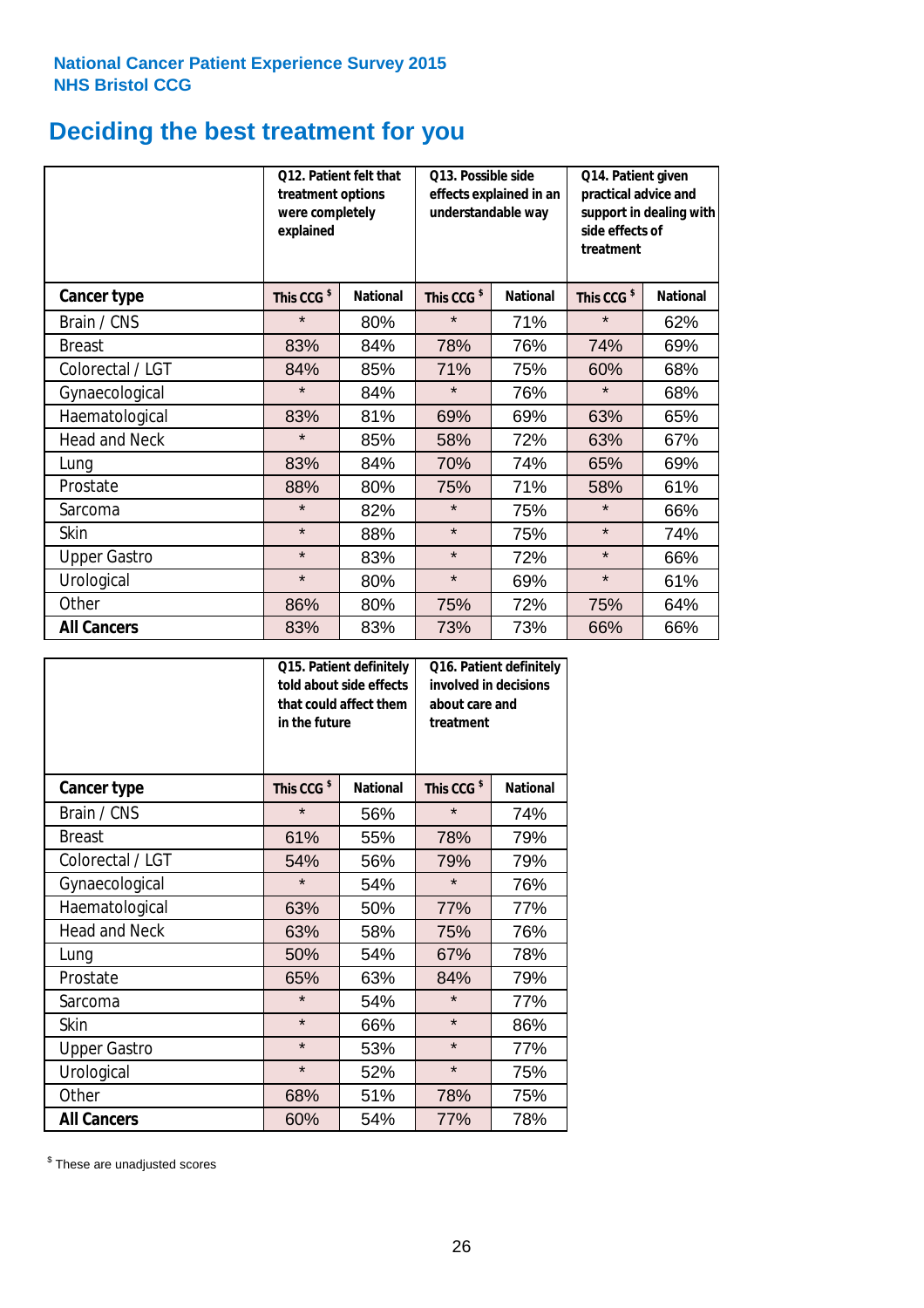# **Clinical Nurse Specialist**

|                      | would support them<br>through their<br>treatment | Q17. Patient given the<br>name of the CNS who | Q18. Patient found it<br>easy to contact their<br><b>CNS</b> |                 | <b>Q19. Get</b><br>understandable<br>answers to important<br>questions all or most<br>of the time |                 |
|----------------------|--------------------------------------------------|-----------------------------------------------|--------------------------------------------------------------|-----------------|---------------------------------------------------------------------------------------------------|-----------------|
| <b>Cancer type</b>   | This CCG <sup>\$</sup>                           | <b>National</b>                               | This CCG <sup>\$</sup>                                       | <b>National</b> | This CCG <sup>\$</sup>                                                                            | <b>National</b> |
| Brain / CNS          | $\star$                                          | 95%                                           | $\star$                                                      | 84%             | $\star$                                                                                           | 85%             |
| <b>Breast</b>        | 98%                                              | 94%                                           | 82%                                                          | 85%             | 91%                                                                                               | 88%             |
| Colorectal / LGT     | 98%                                              | 91%                                           | 88%                                                          | 88%             | 87%                                                                                               | 90%             |
| Gynaecological       | $\star$                                          | 93%                                           | $\star$                                                      | 86%             | $\star$                                                                                           | 87%             |
| Haematological       | 97%                                              | 89%                                           | 91%                                                          | 89%             | 88%                                                                                               | 90%             |
| <b>Head and Neck</b> | 91%                                              | 88%                                           | $\star$                                                      | 86%             | $\star$                                                                                           | 88%             |
| Lung                 | 96%                                              | 93%                                           | 83%                                                          | 89%             | 88%                                                                                               | 89%             |
| Prostate             | 90%                                              | 89%                                           | 76%                                                          | 83%             | $\star$                                                                                           | 88%             |
| Sarcoma              | $\star$                                          | 87%                                           | $\star$                                                      | 86%             | $\star$                                                                                           | 88%             |
| Skin                 | $\star$                                          | 88%                                           | $\star$                                                      | 90%             | $\star$                                                                                           | 92%             |
| <b>Upper Gastro</b>  | $\star$                                          | 92%                                           | $\star$                                                      | 87%             | $\star$                                                                                           | 88%             |
| Urological           | $\star$                                          | 80%                                           | $\star$                                                      | 85%             | $\star$                                                                                           | 88%             |
| Other                | 97%                                              | 86%                                           | 82%                                                          | 86%             | 89%                                                                                               | 87%             |
| <b>All Cancers</b>   | 96%                                              | 90%                                           | 84%                                                          | 87%             | 88%                                                                                               | 88%             |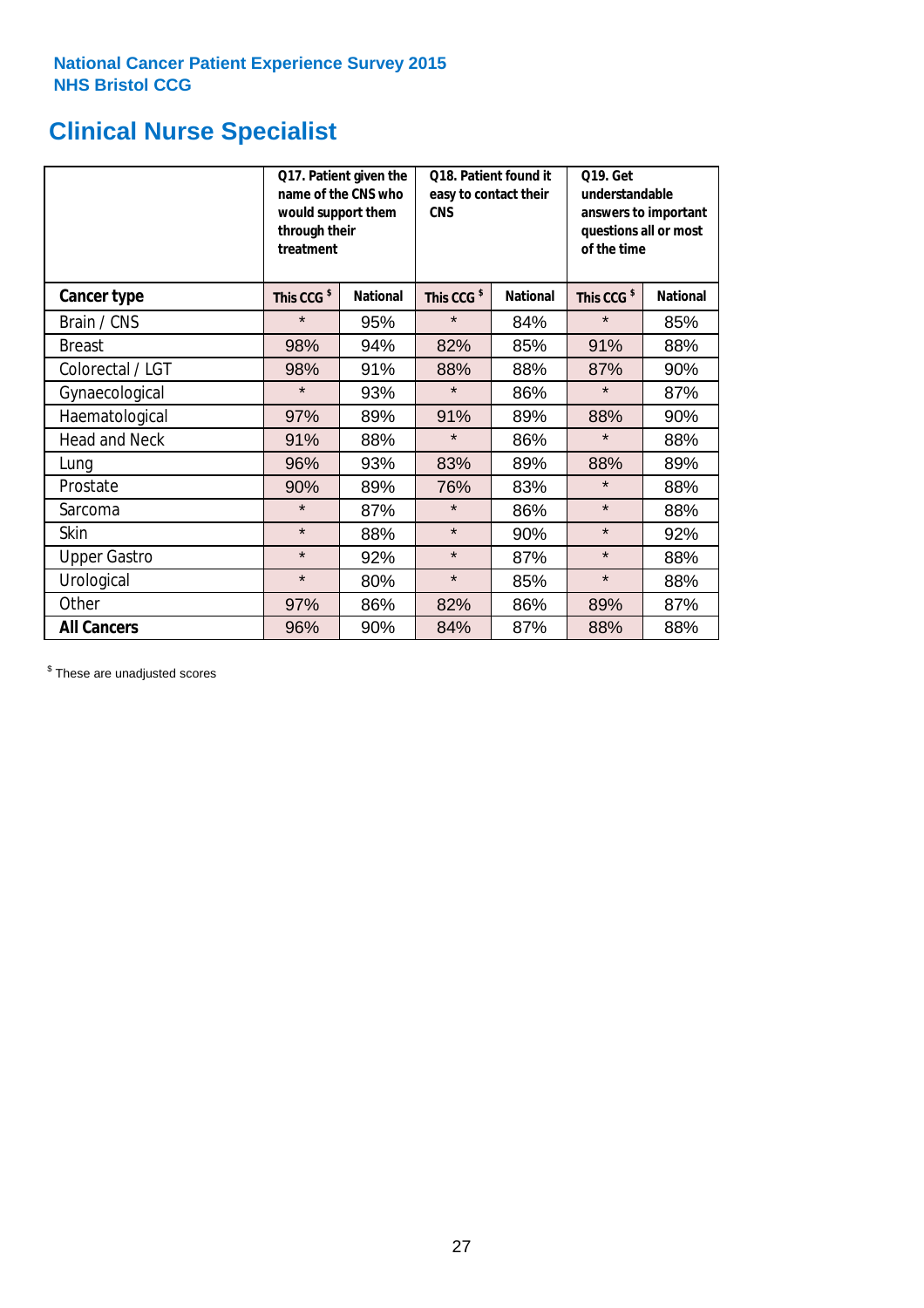# **Support for people with cancer**

|                      | Q20. Hospital staff<br>gave information | about support groups | Q21. Hospital staff<br>gave information<br>about impact cancer<br>could have on day to<br>day activities |                 | Q22. Hospital staff<br>gave information on<br>getting financial help |                 | Q23. Hospital staff told<br>patient they could get<br>free prescriptions |                 |
|----------------------|-----------------------------------------|----------------------|----------------------------------------------------------------------------------------------------------|-----------------|----------------------------------------------------------------------|-----------------|--------------------------------------------------------------------------|-----------------|
| <b>Cancer type</b>   | This CCG <sup>\$</sup>                  | <b>National</b>      | This CCG <sup>\$</sup>                                                                                   | <b>National</b> | This CCG <sup>\$</sup>                                               | <b>National</b> | This CCG <sup>\$</sup>                                                   | <b>National</b> |
| Brain / CNS          | $\star$                                 | 85%                  | $\star$                                                                                                  | 80%             | $\star$                                                              | 72%             | $\star$                                                                  | 79%             |
| <b>Breast</b>        | 93%                                     | 88%                  | 89%                                                                                                      | 85%             | 76%                                                                  | 60%             | 86%                                                                      | 80%             |
| Colorectal / LGT     | 82%                                     | 82%                  | 83%                                                                                                      | 82%             | 46%                                                                  | 52%             | 85%                                                                      | 83%             |
| Gynaecological       | $\star$                                 | 83%                  | $\star$                                                                                                  | 81%             | $\star$                                                              | 58%             | $\star$                                                                  | 76%             |
| Haematological       | 83%                                     | 82%                  | 85%                                                                                                      | 82%             | 50%                                                                  | 56%             | 86%                                                                      | 86%             |
| <b>Head and Neck</b> | $\star$                                 | 83%                  | $\star$                                                                                                  | 80%             | $\star$                                                              | 55%             | $\star$                                                                  | 80%             |
| Lung                 | 81%                                     | 82%                  | $\star$                                                                                                  | 80%             | $\star$                                                              | 68%             | $\star$                                                                  | 85%             |
| Prostate             | 92%                                     | 85%                  | $\star$                                                                                                  | 81%             | $\star$                                                              | 41%             | $\star$                                                                  | 76%             |
| Sarcoma              | $\star$                                 | 82%                  | $\star$                                                                                                  | 80%             | $\star$                                                              | 57%             | $\star$                                                                  | 75%             |
| Skin                 | $\star$                                 | 85%                  | $\star$                                                                                                  | 85%             | $\star$                                                              | 51%             | $\star$                                                                  | 65%             |
| <b>Upper Gastro</b>  | $\star$                                 | 82%                  | $\star$                                                                                                  | 78%             | $\star$                                                              | 57%             | $\star$                                                                  | 83%             |
| Urological           | $\star$                                 | 71%                  | $\star$                                                                                                  | 70%             | $\star$                                                              | 33%             | $\star$                                                                  | 69%             |
| Other                | 88%                                     | 80%                  | 90%                                                                                                      | 77%             | $\star$                                                              | 53%             | $\star$                                                                  | 79%             |
| <b>All Cancers</b>   | 86%                                     | 83%                  | 83%                                                                                                      | 81%             | 58%                                                                  | 55%             | 83%                                                                      | 80%             |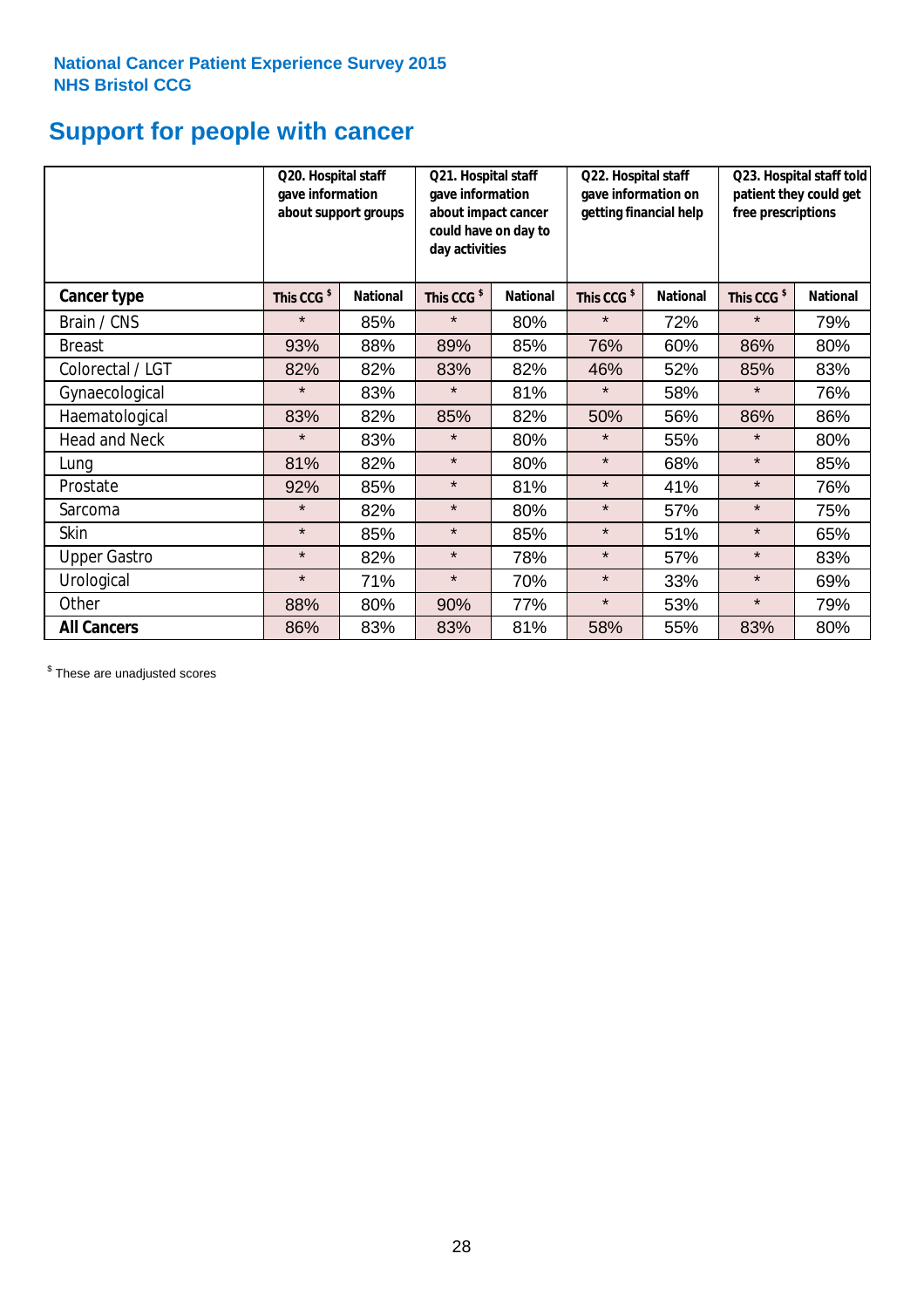### **Operations**

|                      | Q26. Staff explained<br>how operation had<br>gone in<br>understandable way |                 |  |  |  |
|----------------------|----------------------------------------------------------------------------|-----------------|--|--|--|
| <b>Cancer type</b>   | This CCG <sup>\$</sup>                                                     | <b>National</b> |  |  |  |
| Brain / CNS          | $\star$                                                                    | 75%             |  |  |  |
| <b>Breast</b>        | 72%                                                                        | 77%             |  |  |  |
| Colorectal / LGT     | 74%                                                                        | 81%             |  |  |  |
| Gynaecological       | $\star$                                                                    | 79%             |  |  |  |
| Haematological       | $\star$<br>75%                                                             |                 |  |  |  |
| <b>Head and Neck</b> | $\star$                                                                    | 77%             |  |  |  |
| Lung                 | $\star$                                                                    | 76%             |  |  |  |
| Prostate             | $\star$                                                                    | 76%             |  |  |  |
| Sarcoma              | $\star$                                                                    | 80%             |  |  |  |
| Skin                 | $\star$                                                                    | 84%             |  |  |  |
| <b>Upper Gastro</b>  | $\star$                                                                    | 81%             |  |  |  |
| Urological           | $\star$                                                                    | 74%             |  |  |  |
| Other                | $\star$<br>78%                                                             |                 |  |  |  |
| <b>All Cancers</b>   | 78%<br>75%                                                                 |                 |  |  |  |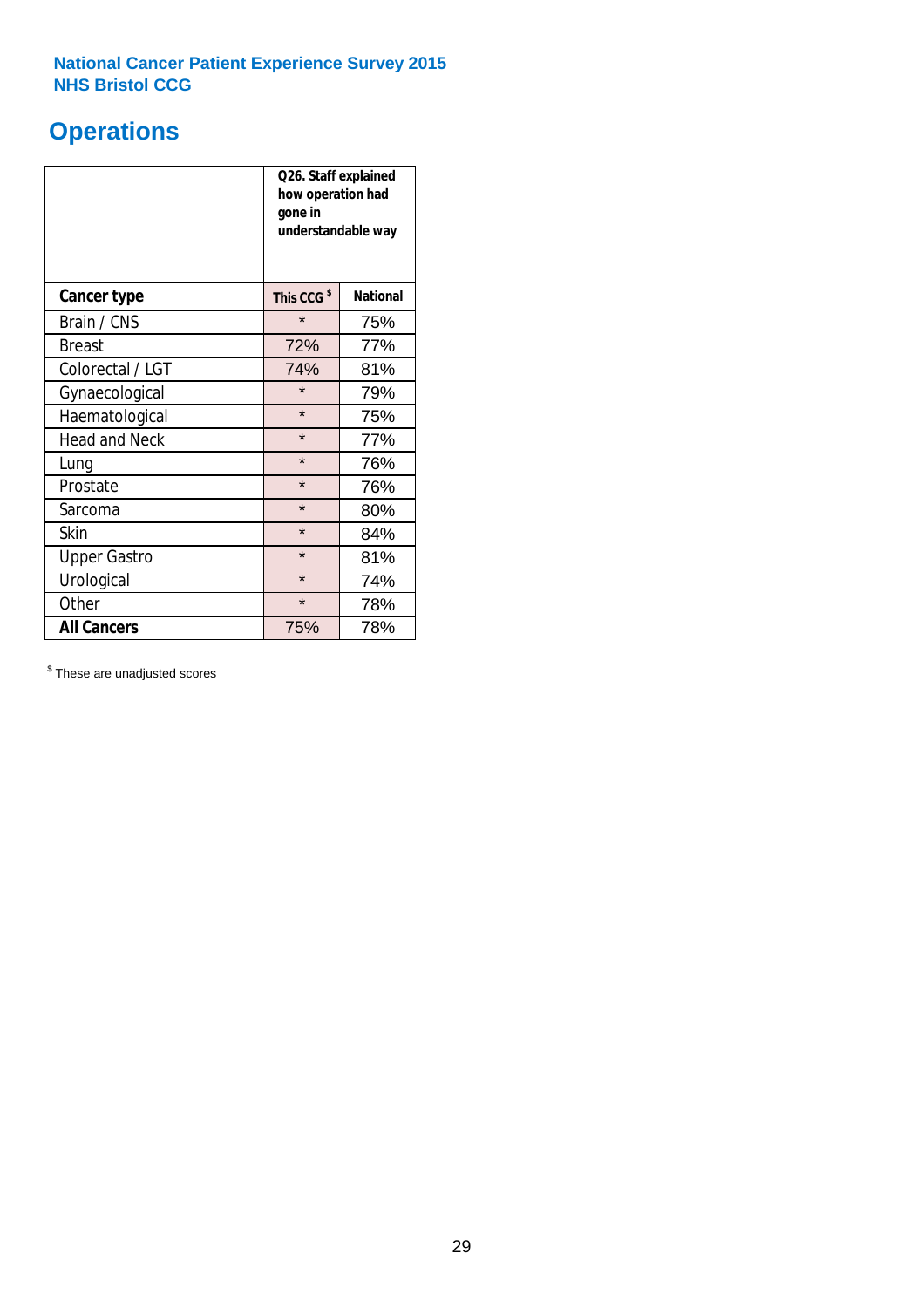# **Hospital care as an inpatient (Part 1 of 2)**

|                      | or nurses did not talk<br>they were not there | Q28. Groups of doctors<br>in front of patient as if | Q29. Patient had<br>confidence and trust in<br>all doctors treating<br>them |                 | Q30. Patient's family<br>or someone close<br>definitely had<br>opportunity to talk to<br>doctor |                 | Q31. Patient had<br>confidence and trust in<br>all ward nurses |                 |
|----------------------|-----------------------------------------------|-----------------------------------------------------|-----------------------------------------------------------------------------|-----------------|-------------------------------------------------------------------------------------------------|-----------------|----------------------------------------------------------------|-----------------|
| Cancer type          | This CCG <sup>\$</sup>                        | <b>National</b>                                     | This CCG <sup>\$</sup>                                                      | <b>National</b> | This CCG <sup>\$</sup>                                                                          | <b>National</b> | This CCG <sup>\$</sup>                                         | <b>National</b> |
| Brain / CNS          | $\star$                                       | 68%                                                 | $\star$                                                                     | 78%             | $\star$                                                                                         | 65%             | $\star$                                                        | 67%             |
| <b>Breast</b>        | 92%                                           | 89%                                                 | 81%                                                                         | 86%             | 74%                                                                                             | 73%             | 75%                                                            | 74%             |
| Colorectal / LGT     | 90%                                           | 75%                                                 | 98%                                                                         | 85%             | 77%                                                                                             | 72%             | 54%                                                            | 68%             |
| Gynaecological       | $\star$                                       | 84%                                                 | $\star$                                                                     | 86%             | $\star$                                                                                         | 71%             | $\star$                                                        | 69%             |
| Haematological       | 80%                                           | 80%                                                 | 84%                                                                         | 81%             | 76%                                                                                             | 75%             | 76%                                                            | 73%             |
| <b>Head and Neck</b> | $\star$                                       | 79%                                                 | $\star$                                                                     | 85%             | $\star$                                                                                         | 73%             | $\star$                                                        | 72%             |
| Lung                 | $\star$                                       | 75%                                                 | $\star$                                                                     | 82%             | $\star$                                                                                         | 71%             | $\star$                                                        | 73%             |
| Prostate             | $\star$                                       | 84%                                                 | 90%                                                                         | 87%             | $\star$                                                                                         | 72%             | 90%                                                            | 75%             |
| Sarcoma              | $\star$                                       | 82%                                                 | $\star$                                                                     | 85%             | $\star$                                                                                         | 75%             | $\star$                                                        | 70%             |
| Skin                 | $\star$                                       | 85%                                                 | $\star$                                                                     | 90%             | $\star$                                                                                         | 79%             | $\star$                                                        | 84%             |
| <b>Upper Gastro</b>  | $\star$                                       | 75%                                                 | $\star$                                                                     | 83%             | $\star$                                                                                         | 72%             | $\star$                                                        | 70%             |
| Urological           | $\star$                                       | 80%                                                 | $\star$                                                                     | 84%             | $\star$                                                                                         | 67%             | $\star$                                                        | 75%             |
| Other                | $\star$                                       | 79%                                                 | $\star$                                                                     | 79%             | $\star$                                                                                         | 70%             | $\star$                                                        | 69%             |
| <b>All Cancers</b>   | 84%                                           | 81%                                                 | 87%                                                                         | 84%             | 72%                                                                                             | 72%             | 71%                                                            | 72%             |

|                      | Q32. Always / nearly<br>on duty | Q33. All staff asked<br>always enough nurses<br>patient what name<br>they preferred to be<br>called by |                        | Q34. Always given<br>enough privacy when<br>discussing condition or<br>treatment |                        | Q35. Patient was able<br>to discuss worries or<br>fears with staff during<br>visit |                        |                 |
|----------------------|---------------------------------|--------------------------------------------------------------------------------------------------------|------------------------|----------------------------------------------------------------------------------|------------------------|------------------------------------------------------------------------------------|------------------------|-----------------|
| <b>Cancer type</b>   | This CCG <sup>\$</sup>          | <b>National</b>                                                                                        | This CCG <sup>\$</sup> | <b>National</b>                                                                  | This CCG <sup>\$</sup> | <b>National</b>                                                                    | This CCG <sup>\$</sup> | <b>National</b> |
| Brain / CNS          | $\star$                         | 64%                                                                                                    | $\star$                | 69%                                                                              | $\star$                | 80%                                                                                | $\star$                | 44%             |
| <b>Breast</b>        | 74%                             | 69%                                                                                                    | 61%                    | 60%                                                                              | 85%                    | 86%                                                                                | 47%                    | 53%             |
| Colorectal / LGT     | 59%                             | 61%                                                                                                    | 66%                    | 70%                                                                              | 92%                    | 84%                                                                                | 42%                    | 54%             |
| Gynaecological       | $\star$                         | 65%                                                                                                    | $\star$                | 63%                                                                              | $\star$                | 82%                                                                                | $\star$                | 50%             |
| Haematological       | 72%                             | 63%                                                                                                    | 79%                    | 67%                                                                              | 92%                    | 86%                                                                                | $\star$                | 55%             |
| <b>Head and Neck</b> | $\star$                         | 67%                                                                                                    | $\star$                | 66%                                                                              | $\star$                | 85%                                                                                | $\star$                | 50%             |
| Lung                 | $\star$                         | 68%                                                                                                    | $\star$                | 71%                                                                              | $\star$                | 84%                                                                                | $\star$                | 49%             |
| Prostate             | 81%                             | 71%                                                                                                    | $\star$                | 67%                                                                              | 95%                    | 87%                                                                                | $\star$                | 52%             |
| Sarcoma              | $\star$                         | 68%                                                                                                    | $\star$                | 71%                                                                              | $\star$                | 87%                                                                                | $\star$                | 52%             |
| Skin                 | $\star$                         | 81%                                                                                                    | $\star$                | 67%                                                                              | $\star$                | 89%                                                                                | $\star$                | 61%             |
| <b>Upper Gastro</b>  | $\star$                         | 62%                                                                                                    | $\star$                | 75%                                                                              | $\star$                | 83%                                                                                | $\star$                | 53%             |
| Urological           | $\star$                         | 68%                                                                                                    | $\star$                | 71%                                                                              | $\star$                | 84%                                                                                | $\star$                | 46%             |
| Other                | $\star$                         | 62%                                                                                                    | $\star$                | 66%                                                                              | $\star$                | 82%                                                                                | $\star$                | 48%             |
| <b>All Cancers</b>   | 72%                             | 66%                                                                                                    | 64%                    | 67%                                                                              | 87%                    | 85%                                                                                | 50%                    | 52%             |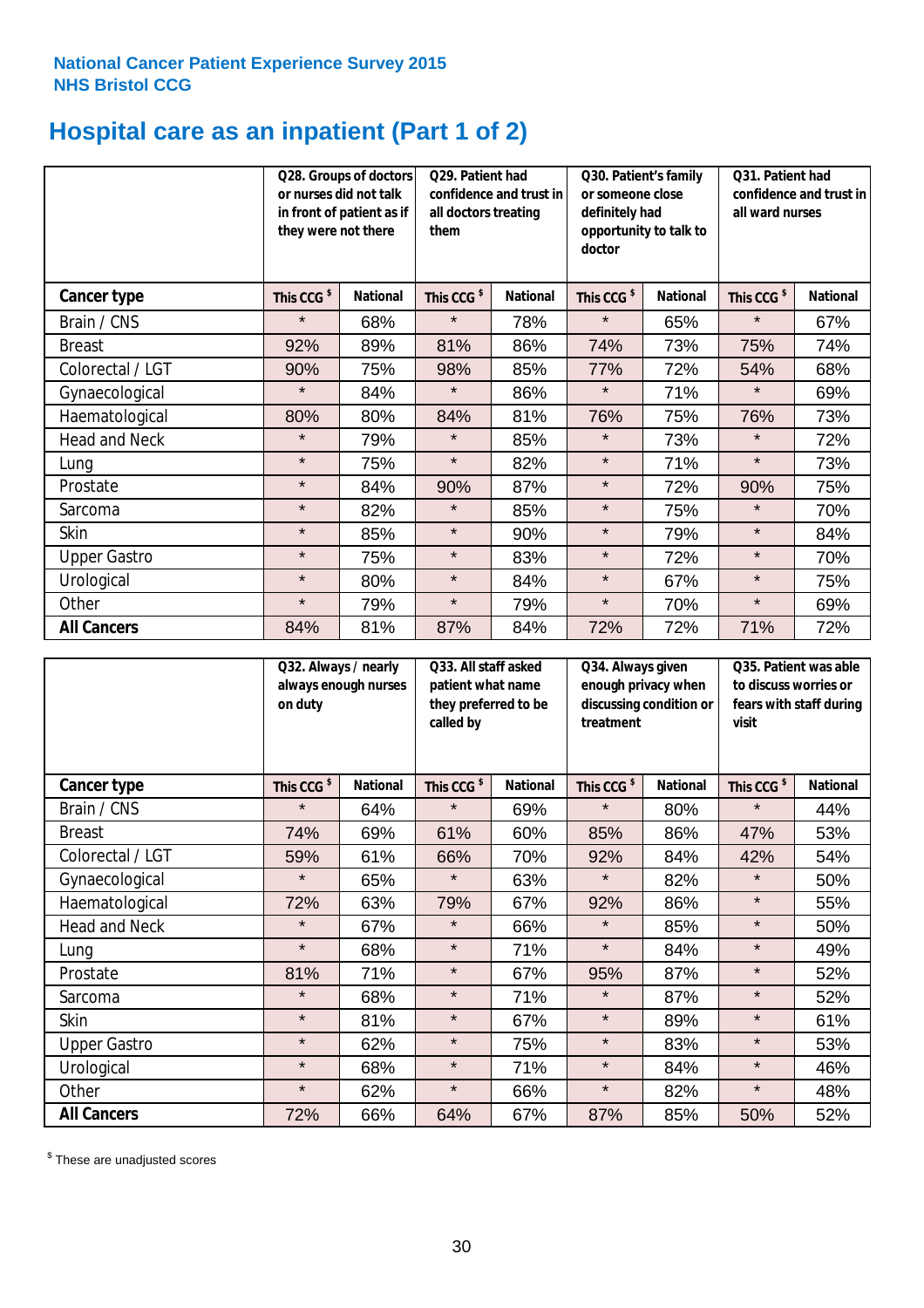# **Hospital care as an inpatient (Part 2 of 2)**

|                      | Q36. Hospital staff<br>definitely did<br>everything to help<br>control pain |                 | Q37. Always treated<br>with respect and<br>dignity by staff |                 | Q38. Given clear<br>written information<br>about what should /<br>should not do post<br>discharge |                 | Q39. Staff told patient<br>who to contact if<br>worried post discharge |                 |  |
|----------------------|-----------------------------------------------------------------------------|-----------------|-------------------------------------------------------------|-----------------|---------------------------------------------------------------------------------------------------|-----------------|------------------------------------------------------------------------|-----------------|--|
| Cancer type          | This CCG <sup>\$</sup>                                                      | <b>National</b> | This CCG <sup>\$</sup>                                      | <b>National</b> | This CCG <sup>\$</sup>                                                                            | <b>National</b> | This CCG <sup>\$</sup>                                                 | <b>National</b> |  |
| Brain / CNS          | $\star$                                                                     | 82%             | $\star$                                                     | 84%             | $\star$                                                                                           | 79%             | $\star$                                                                | 91%             |  |
| <b>Breast</b>        | 91%                                                                         | 86%             | 88%                                                         | 88%             | 85%                                                                                               | 90%             | 91%                                                                    | 95%             |  |
| Colorectal / LGT     | 94%                                                                         | 84%             | 82%                                                         | 86%             | 86%                                                                                               | 83%             | 94%                                                                    | 94%             |  |
| Gynaecological       | $\star$                                                                     | 83%             | $\star$                                                     | 85%             | $\star$                                                                                           | 86%             | $\star$                                                                | 93%             |  |
| Haematological       | $\star$                                                                     | 84%             | 88%                                                         | 89%             | 96%                                                                                               | 79%             | 100%                                                                   | 95%             |  |
| <b>Head and Neck</b> | $\star$                                                                     | 84%             | $\star$                                                     | 88%             | $\star$                                                                                           | 86%             | $\star$                                                                | 92%             |  |
| Lung                 | $\star$                                                                     | 83%             | $\star$                                                     | 87%             | $\star$                                                                                           | 81%             | $\star$                                                                | 92%             |  |
| Prostate             | $\star$                                                                     | 85%             | 90%                                                         | 91%             | $\star$                                                                                           | 87%             | 100%                                                                   | 94%             |  |
| Sarcoma              | $\star$                                                                     | 86%             | $\star$                                                     | 91%             | $\star$                                                                                           | 83%             | $\star$                                                                | 94%             |  |
| Skin                 | $\star$                                                                     | 88%             | $\star$                                                     | 93%             | $\star$                                                                                           | 91%             | $\star$                                                                | 97%             |  |
| <b>Upper Gastro</b>  | $\star$                                                                     | 83%             | $\star$                                                     | 86%             | $\star$                                                                                           | 79%             | $\star$                                                                | 93%             |  |
| Urological           | $\star$                                                                     | 80%             | $\star$                                                     | 88%             | $\star$                                                                                           | 83%             | $\star$                                                                | 90%             |  |
| Other                | $\star$                                                                     | 82%             | $\star$                                                     | 85%             | $\star$                                                                                           | 80%             | $\star$                                                                | 92%             |  |
| <b>All Cancers</b>   | 90%                                                                         | 84%             | 86%                                                         | 87%             | 85%                                                                                               | 84%             | 92%                                                                    | 94%             |  |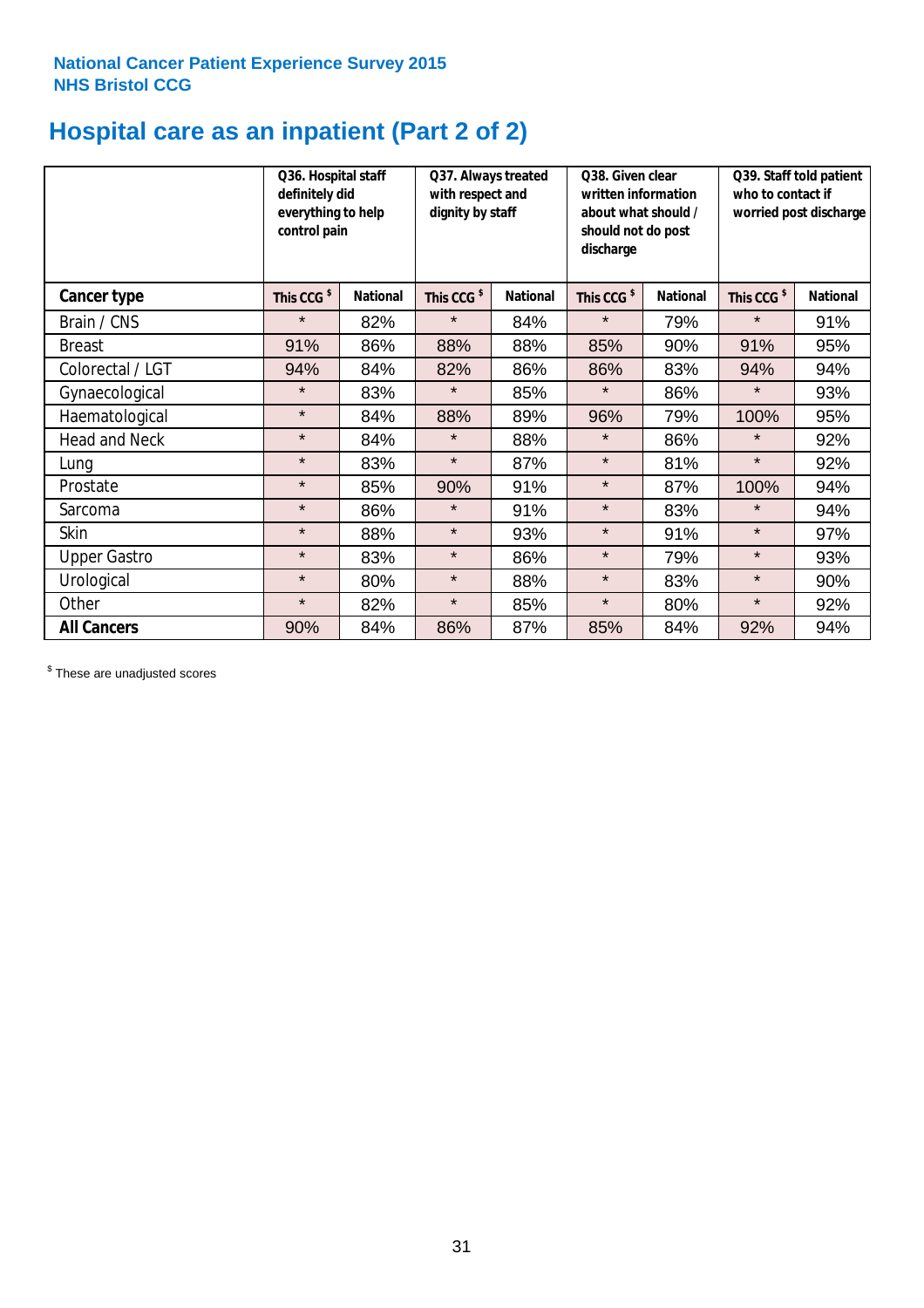# **Hospital care as a day patient / outpatient**

|                      | to discuss worries or<br>visit | Q41. Patient was able<br>fears with staff during | Q42. Doctor had the<br>right notes and other<br>documentation with<br>them |                 | Q44. Beforehand<br>patient had all<br>information needed<br>about radiotherapy<br>treatment |                 | Q45. Patient given<br>understandable<br>information about<br>whether radiotherapy<br>was working |                 |
|----------------------|--------------------------------|--------------------------------------------------|----------------------------------------------------------------------------|-----------------|---------------------------------------------------------------------------------------------|-----------------|--------------------------------------------------------------------------------------------------|-----------------|
| <b>Cancer type</b>   | This CCG <sup>\$</sup>         | <b>National</b>                                  | This CCG <sup>\$</sup>                                                     | <b>National</b> | This CCG <sup>\$</sup>                                                                      | <b>National</b> | This CCG <sup>\$</sup>                                                                           | <b>National</b> |
| Brain / CNS          | $\star$                        | 65%                                              | $\star$                                                                    | 94%             | $\star$                                                                                     | 85%             | $\star$                                                                                          | 52%             |
| <b>Breast</b>        | 69%                            | 70%                                              | 95%                                                                        | 95%             | 88%                                                                                         | 87%             | 64%                                                                                              | 60%             |
| Colorectal / LGT     | 69%                            | 73%                                              | 96%                                                                        | 95%             | $\star$                                                                                     | 85%             | $\star$                                                                                          | 55%             |
| Gynaecological       | $\star$                        | 70%                                              | $\star$                                                                    | 96%             | $\star$                                                                                     | 85%             | $\star$                                                                                          | 64%             |
| Haematological       | 81%                            | 74%                                              | 95%                                                                        | 97%             | $\star$                                                                                     | 82%             | $\star$                                                                                          | 64%             |
| <b>Head and Neck</b> | $\star$                        | 69%                                              | 95%                                                                        | 95%             | $\star$                                                                                     | 86%             | $\star$                                                                                          | 60%             |
| Lung                 | 57%                            | 69%                                              | 83%                                                                        | 96%             | $\star$                                                                                     | 86%             | $\star$                                                                                          | 59%             |
| Prostate             | $\star$                        | 69%                                              | 96%                                                                        | 95%             | $\star$                                                                                     | 88%             | $\star$                                                                                          | 61%             |
| Sarcoma              | $\star$                        | 68%                                              | $\star$                                                                    | 97%             | $\star$                                                                                     | 88%             | $\star$                                                                                          | 63%             |
| Skin                 | $\star$                        | 73%                                              | $\star$                                                                    | 96%             | n.a.                                                                                        | 81%             | n.a.                                                                                             | 63%             |
| <b>Upper Gastro</b>  | $\star$                        | 68%                                              | $\star$                                                                    | 95%             | $\star$                                                                                     | 85%             | $\star$                                                                                          | 57%             |
| Urological           | $\star$                        | 65%                                              | $\star$                                                                    | 95%             | $\star$                                                                                     | 81%             | $\star$                                                                                          | 53%             |
| Other                | 77%                            | 67%                                              | 97%                                                                        | 95%             | $\star$                                                                                     | 83%             | $\star$                                                                                          | 59%             |
| <b>All Cancers</b>   | 69%                            | 70%                                              | 95%                                                                        | 96%             | 88%                                                                                         | 86%             | 58%                                                                                              | 60%             |

|                      | Q47. Beforehand<br>patient had all<br>information needed<br>about chemotherapy<br>treatment |                 | Q48. Patient given<br>understandable<br>information about<br>whether<br>chemotherapy was<br>working |                 |  |
|----------------------|---------------------------------------------------------------------------------------------|-----------------|-----------------------------------------------------------------------------------------------------|-----------------|--|
| <b>Cancer type</b>   | This CCG <sup>\$</sup>                                                                      | <b>National</b> | This CCG <sup>\$</sup>                                                                              | <b>National</b> |  |
| Brain / CNS          | $\star$                                                                                     | 82%             | $\star$                                                                                             | 57%             |  |
| <b>Breast</b>        | 78%                                                                                         | 83%             | 57%                                                                                                 | 62%             |  |
| Colorectal / LGT     | 82%                                                                                         | 86%             | 60%                                                                                                 | 65%             |  |
| Gynaecological       | $\star$                                                                                     | 86%             | $\star$                                                                                             | 68%             |  |
| Haematological       | 91%<br>85%                                                                                  |                 | 77%                                                                                                 | 75%             |  |
| <b>Head and Neck</b> | $\star$                                                                                     | 80%             | $\star$                                                                                             | 52%             |  |
| Lung                 | $\star$                                                                                     | 85%             | $\star$                                                                                             | 68%             |  |
| Prostate             | $\star$                                                                                     | 83%             | $\star$                                                                                             | 69%             |  |
| Sarcoma              | $\star$                                                                                     | 82%             | $\star$                                                                                             | 70%             |  |
| <b>Skin</b>          | n.a.                                                                                        | 92%             | n.a.                                                                                                | 80%             |  |
| <b>Upper Gastro</b>  | $\star$                                                                                     | 83%             | $\star$                                                                                             | 64%             |  |
| Urological           | $\star$                                                                                     | 83%             | $\star$                                                                                             | 66%             |  |
| Other                | $\star$                                                                                     | 85%             | $\star$                                                                                             | 70%             |  |
| <b>All Cancers</b>   | 83%                                                                                         | 84%             | 62%                                                                                                 | 68%             |  |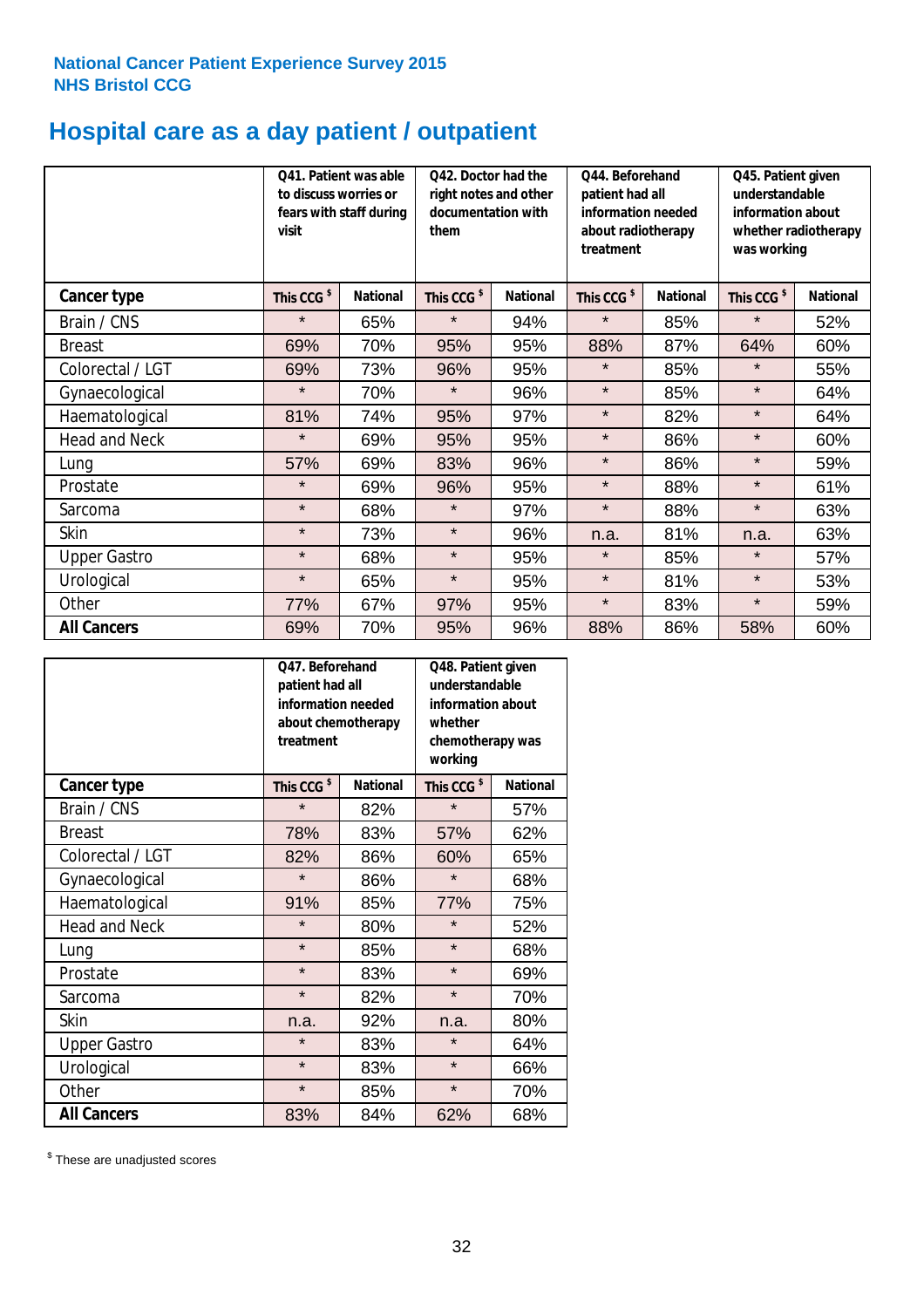### **Home care and support**

|                      | Q49. Hospital staff<br>gave family or | someone close all the<br>information needed to<br>help with care at home | Q50. Patient definitely<br>given enough support<br>from health or social<br>services during<br>treatment |                 | Q51. Patient definitely<br>given enough support<br>from health or social<br>services after<br>treatment |                 |
|----------------------|---------------------------------------|--------------------------------------------------------------------------|----------------------------------------------------------------------------------------------------------|-----------------|---------------------------------------------------------------------------------------------------------|-----------------|
| <b>Cancer type</b>   | This CCG <sup>\$</sup>                | <b>National</b><br>This CCG <sup>\$</sup>                                |                                                                                                          | <b>National</b> | This CCG <sup>\$</sup>                                                                                  | <b>National</b> |
| Brain / CNS          | $\star$                               | 56%                                                                      | $\star$                                                                                                  | 44%             | n.a.                                                                                                    | 44%             |
| <b>Breast</b>        | 58%                                   | 57%                                                                      | 51%                                                                                                      | 54%             | 27%                                                                                                     | 40%             |
| Colorectal / LGT     | 54%                                   | 60%                                                                      | 26%                                                                                                      | 62%             | $\star$                                                                                                 | 52%             |
| Gynaecological       | $\star$                               | 56%                                                                      | $\star$                                                                                                  | 52%             | $\star$                                                                                                 | 42%             |
| Haematological       | 61%                                   | 60%                                                                      | 47%                                                                                                      | 52%             | $\star$                                                                                                 | 43%             |
| <b>Head and Neck</b> | $\star$                               | 59%                                                                      | $\star$                                                                                                  | 53%             | $\star$                                                                                                 | 50%             |
| Lung                 | 33%                                   | 57%                                                                      | $\star$                                                                                                  | 52%             | $\star$                                                                                                 | 42%             |
| Prostate             | 57%                                   | 55%                                                                      | $\star$                                                                                                  | 47%             | $\star$                                                                                                 | 43%             |
| Sarcoma              | $\star$                               | 59%                                                                      | $\star$                                                                                                  | 58%             | $\star$                                                                                                 | 53%             |
| Skin                 | $\star$                               | 67%                                                                      | $\star$                                                                                                  | 58%             | $\star$                                                                                                 | 61%             |
| <b>Upper Gastro</b>  | $\star$                               | 59%                                                                      | $\star$                                                                                                  | 54%             | $\star$                                                                                                 | 45%             |
| Urological           | $\star$                               | 55%                                                                      | $\star$                                                                                                  | 47%             | $\star$                                                                                                 | 44%             |
| Other                | 68%                                   | 54%                                                                      | $\star$                                                                                                  | 55%             | $\star$                                                                                                 | 48%             |
| <b>All Cancers</b>   | 55%                                   | 58%                                                                      | 43%                                                                                                      | 54%             | 38%                                                                                                     | 45%             |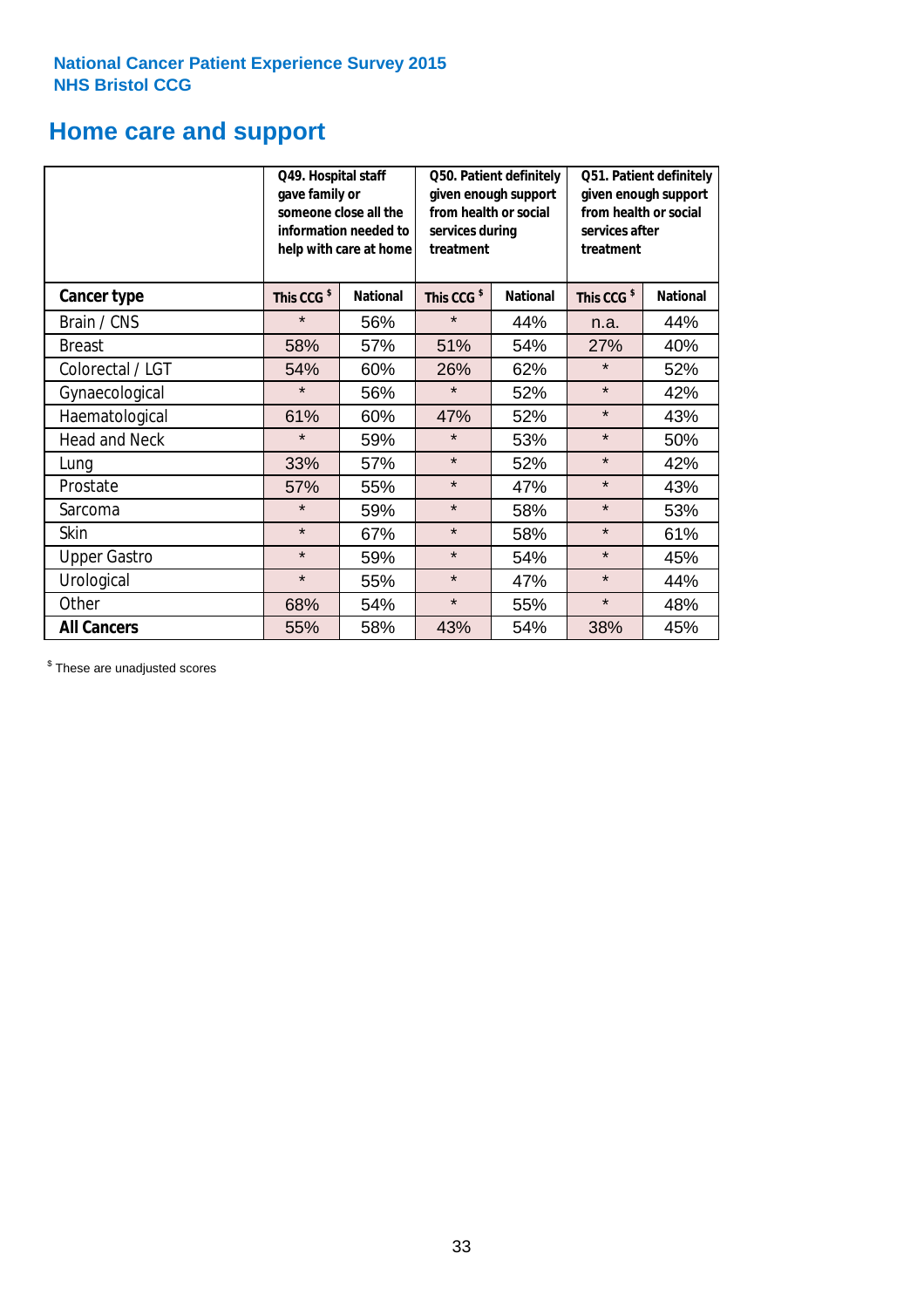# **Care from your general practice**

|                      | information about<br>treatment | Q52. GP given enough<br>patient's condition and | O53. Practice staff<br>definitely did<br>everything they could<br>to support patient |                 |  |
|----------------------|--------------------------------|-------------------------------------------------|--------------------------------------------------------------------------------------|-----------------|--|
| <b>Cancer type</b>   | This CCG <sup>\$</sup>         | <b>National</b>                                 | This CCG <sup>\$</sup>                                                               | <b>National</b> |  |
| Brain / CNS          | $\star$                        | 94%                                             | $\star$                                                                              | 59%             |  |
| <b>Breast</b>        | 95%                            | 96%                                             | 73%                                                                                  | 63%             |  |
| Colorectal / LGT     | 98%                            | 95%                                             | 48%                                                                                  | 63%             |  |
| Gynaecological       | $\star$<br>95%                 |                                                 | $\star$                                                                              | 59%             |  |
| Haematological       | 98%                            | 96%                                             | 68%                                                                                  | 61%             |  |
| <b>Head and Neck</b> | $\star$                        | 93%                                             | $\star$                                                                              | 60%             |  |
| Lung                 | 95%                            | 95%                                             | $\star$                                                                              | 62%             |  |
| Prostate             | 100%                           | 95%                                             | 57%                                                                                  | 67%             |  |
| Sarcoma              | $\star$                        | 97%                                             | $\star$                                                                              | 65%             |  |
| Skin                 | $\star$                        | 97%                                             | $\star$                                                                              | 71%             |  |
| <b>Upper Gastro</b>  | $\star$                        | 94%                                             | $\star$                                                                              | 62%             |  |
| Urological           | $\star$                        | 95%                                             | $\star$                                                                              | 64%             |  |
| Other                | 89%                            | 95%                                             | 65%                                                                                  | 61%             |  |
| <b>All Cancers</b>   | 95%                            | 95%                                             | 60%                                                                                  | 63%             |  |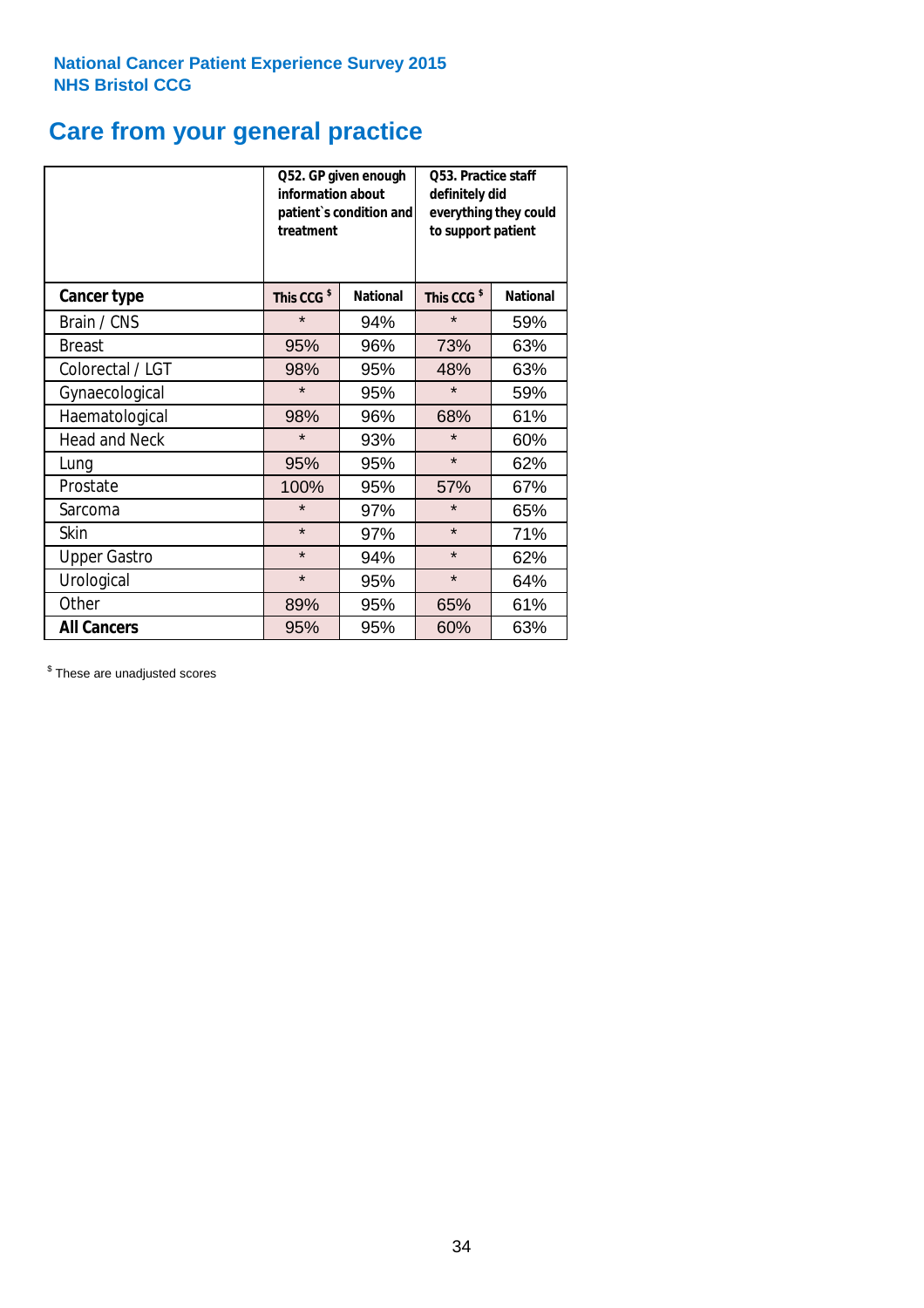### **Your overall NHS care**

|                      | together               | Q54. Hospital and<br>community staff<br>always worked well |                        | Q55. Patient given a<br>care plan<br>good |                        | Q56. Overall the<br>administration of the<br>care was very good / |                        | Q57. Length of time for<br>attending clinics and<br>appointments was<br>right |  |
|----------------------|------------------------|------------------------------------------------------------|------------------------|-------------------------------------------|------------------------|-------------------------------------------------------------------|------------------------|-------------------------------------------------------------------------------|--|
| <b>Cancer type</b>   | This CCG <sup>\$</sup> | <b>National</b>                                            | This CCG <sup>\$</sup> | <b>National</b>                           | This CCG <sup>\$</sup> | <b>National</b>                                                   | This CCG <sup>\$</sup> | <b>National</b>                                                               |  |
| Brain / CNS          | $\star$                | 45%                                                        | $\star$                | 29%                                       | $\star$                | 84%                                                               | $\star$                | 60%                                                                           |  |
| <b>Breast</b>        | 54%                    | 60%                                                        | 30%                    | 35%                                       | 91%                    | 90%                                                               | 67%                    | 64%                                                                           |  |
| Colorectal / LGT     | 56%                    | 60%                                                        | 48%                    | 36%                                       | 88%                    | 88%                                                               | 70%                    | 68%                                                                           |  |
| Gynaecological       | $\star$                | 58%                                                        | $\star$                | 29%                                       | $\star$                | 89%                                                               | $\star$                | 66%                                                                           |  |
| Haematological       | 66%                    | 63%                                                        | 31%                    | 33%                                       | 97%                    | 92%                                                               | 71%                    | 62%                                                                           |  |
| <b>Head and Neck</b> | 55%                    | 58%                                                        | $\star$                | 34%                                       | 91%                    | 89%                                                               | 62%                    | 65%                                                                           |  |
| Lung                 | 59%                    | 63%                                                        | 48%                    | 32%                                       | 88%                    | 89%                                                               | 79%                    | 70%                                                                           |  |
| Prostate             | 68%                    | 63%                                                        | 36%                    | 36%                                       | 91%                    | 87%                                                               | 70%                    | 71%                                                                           |  |
| Sarcoma              | $\star$                | 60%                                                        | $\star$                | 31%                                       | $\star$                | 90%                                                               | $\star$                | 63%                                                                           |  |
| Skin                 | $\star$                | 69%                                                        | $\star$                | 39%                                       | $\star$                | 89%                                                               | $\star$                | 73%                                                                           |  |
| <b>Upper Gastro</b>  | $\star$                | 58%                                                        | $\star$                | 36%                                       | $\star$                | 88%                                                               | $\star$                | 66%                                                                           |  |
| Urological           | $\star$                | 62%                                                        | $\star$                | 26%                                       | $\star$                | 84%                                                               | $\star$                | 73%                                                                           |  |
| Other                | 63%                    | 56%                                                        | 33%                    | 29%                                       | 84%                    | 87%                                                               | 65%                    | 61%                                                                           |  |
| <b>All Cancers</b>   | 59%                    | 61%                                                        | 35%                    | 33%                                       | 90%                    | 89%                                                               | 70%                    | 66%                                                                           |  |

|                      | Q58. Taking part in<br>cancer research | discussed with patient | Q59. Patient's average<br>rating of care scored<br>from very poor to very<br>good |                 |  |
|----------------------|----------------------------------------|------------------------|-----------------------------------------------------------------------------------|-----------------|--|
| <b>Cancer type</b>   | This CCG <sup>\$</sup>                 | <b>National</b>        | This CCG <sup>\$</sup>                                                            | <b>National</b> |  |
| Brain / CNS          | $\star$                                | 32%                    | $\star$                                                                           | 8.5             |  |
| <b>Breast</b>        | 20%                                    | 28%                    | 8.7                                                                               | 8.8             |  |
| Colorectal / LGT     | 37%                                    | 22%                    | 8.6                                                                               | 8.7             |  |
| Gynaecological       | $\star$<br>27%                         |                        | $\star$                                                                           | 8.7             |  |
| Haematological       | 36%                                    | 36%                    | 9.0                                                                               | 8.8             |  |
| <b>Head and Neck</b> | 19%                                    | 21%                    | 8.4                                                                               | 8.6             |  |
| Lung                 | 36%                                    | 34%                    | 8.7                                                                               | 8.6             |  |
| Prostate             | 44%                                    | 35%                    | 8.5                                                                               | 8.6             |  |
| Sarcoma              | $\star$                                | 29%                    | $\star$                                                                           | 8.7             |  |
| <b>Skin</b>          | $\star$                                | 17%                    | $\star$                                                                           | 8.9             |  |
| <b>Upper Gastro</b>  | $\star$                                | 30%                    | $\star$                                                                           | 8.6             |  |
| Urological           | $\star$                                | 14%                    | $\star$                                                                           | 8.5             |  |
| Other                | 29%                                    | 31%                    | 8.7                                                                               | 8.6             |  |
| <b>All Cancers</b>   | 30%                                    | 28%                    | 8.7                                                                               | 8.7             |  |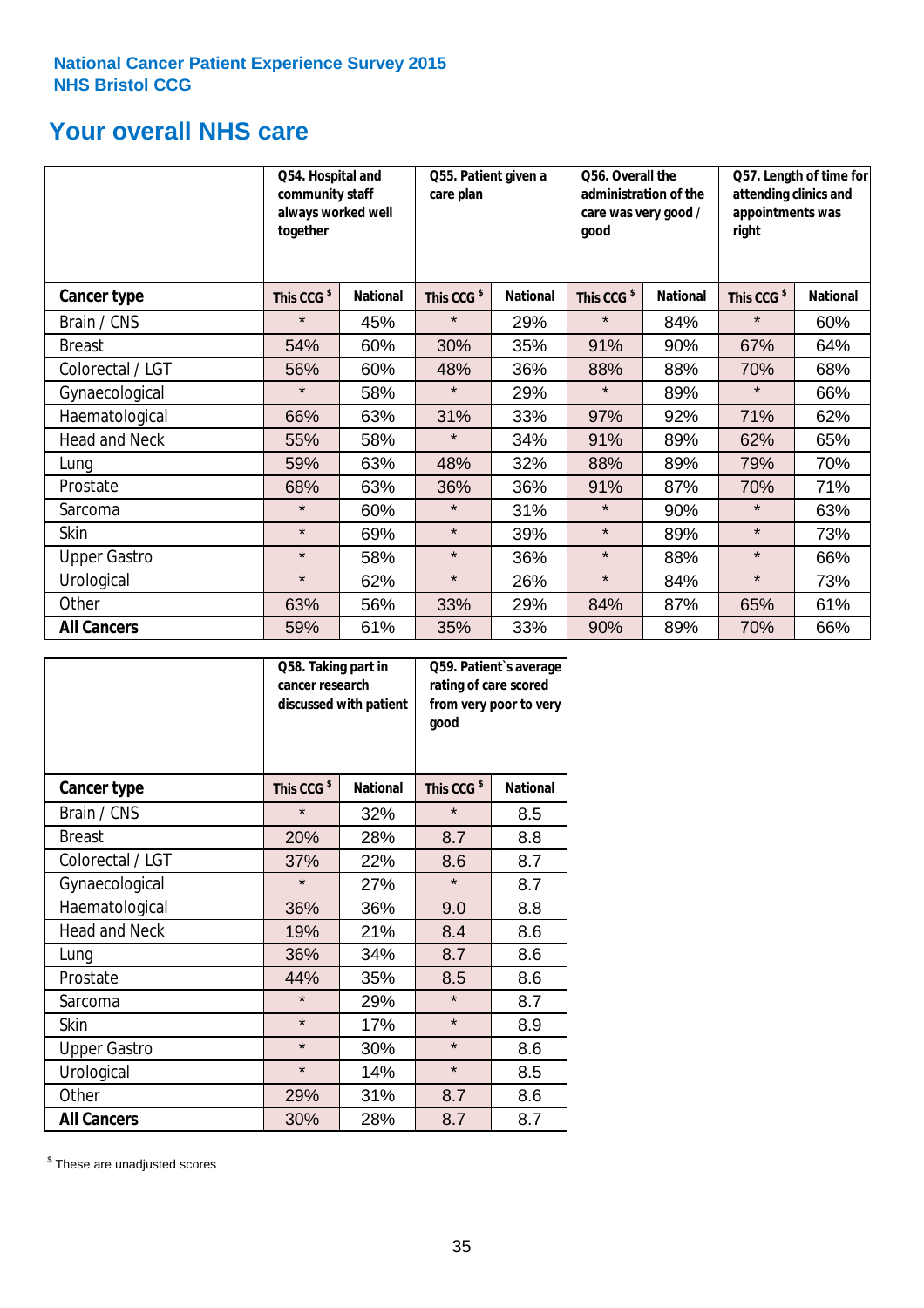### **Annex**

### **Methodology**

The sample for the survey included all adult (aged 16 and over) NHS patients, with a confirmed primary diagnosis of cancer, discharged from an NHS Trust after an inpatient episode or day case attendance for cancer related treatment in the months of April, May and June 2015.

The patients included in the sample had relevant cancer ICD10 codes (C00-99 excluding C44 and C84, and D05) in the first diagnosis field of their patient records, applied to their patient files by the relevant NHS Trust, and were alive at the point at which fieldwork commenced. Deceased checks were undertaken on up to three occasions during fieldwork, to ensure that questionnaires were not sent to patients who had died since their treatment.

Trust samples were checked rigorously for duplicates and patient lists were also de-duplicated nationally to ensure that patients did not receive multiple copies of questionnaires.

The fieldwork for the survey was undertaken between October 2015 and March 2016.

For the first time, the survey used a mixed mode methodology. Questionnaires were sent by post with two reminders where necesssary, but also included an option to complete online. A Freephone helpline was available for respondents to ask questions about the survey, to enable them to complete their questionnaires over the phone, and to provide access to a translation and interpreting facility for those whose first language was not English.

The Health Research Authority supported the survey by granting Section 251 approval.

#### **Further information**

Further information on survey methodology, as well as all of the national and local reports and data, is available at www.ncpes.co.uk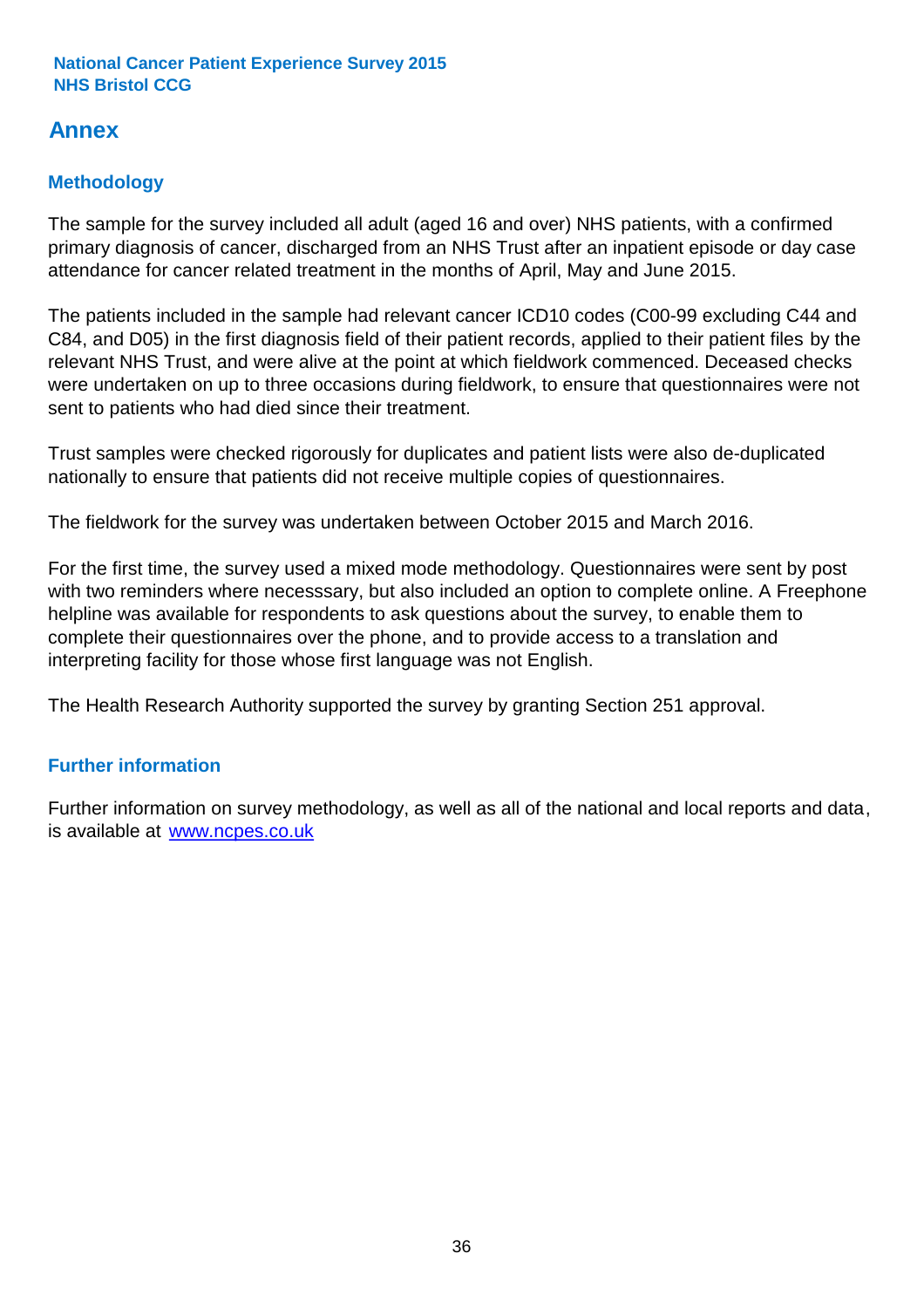#### **Redevelopment of the 2015 survey**

A number of significant changes have been made to the National Cancer Patient Experience Survey in 2015:

- the length of the questionnaire has been reduced
- response options have been reviewed and changed to make them consistent throughout the survey
- some of the questions and / or answer options have been changed so that they are now in line with questions in other patient surveys (e.g. the Care Quality Commission national patient surveys), to improve comparability between them
- the topic areas within the questionnaire have been redesigned to capture the whole patient journey.

There are 50 questions in the questionnaire that relate directly to patient experience. Of these, 14 remain unchanged from previous years; and a further 21 have been slightly amended. We draw caution in directly comparing data from the 2015 survey to the findings of the previous CPES surveys, even for identical questions. Changes in the structure of the survey instrument (questionnaire) and also the administration of the survey (calendar period and length of time from sampling to field work start and completion) may influence nationwide averages, although these features will not greatly impact on relative comparisons (e.g. between patient groups or hospitals).

The other 15 questions are either new or substantially changed from previous years.

It is expected that there will be few, if any changes, to the questionnaire going forward so we will be able to compare the results year on year. Where changes are necessary they are expected to be for methodological reasons or to improve question reliability.

Another significant change in 2015 is that an online version of the questionnaire has been developed. The online version was developed to make the questionnaire more accessible for respondents. This may have an impact on the demographic characteristics of the respondents. This may be an improvement if previously underrepresented groups have responded. However, changes to the demographics of respondents may have implications on the overall results - and again, leads us to draw caution in directly comparing results with previous years.

#### **Official Statistics**

The 2015 survey data has been published for the first time as Official Statistics. The 2015 survey data has been produced and published in line with the Code of Practice for Official Statistics.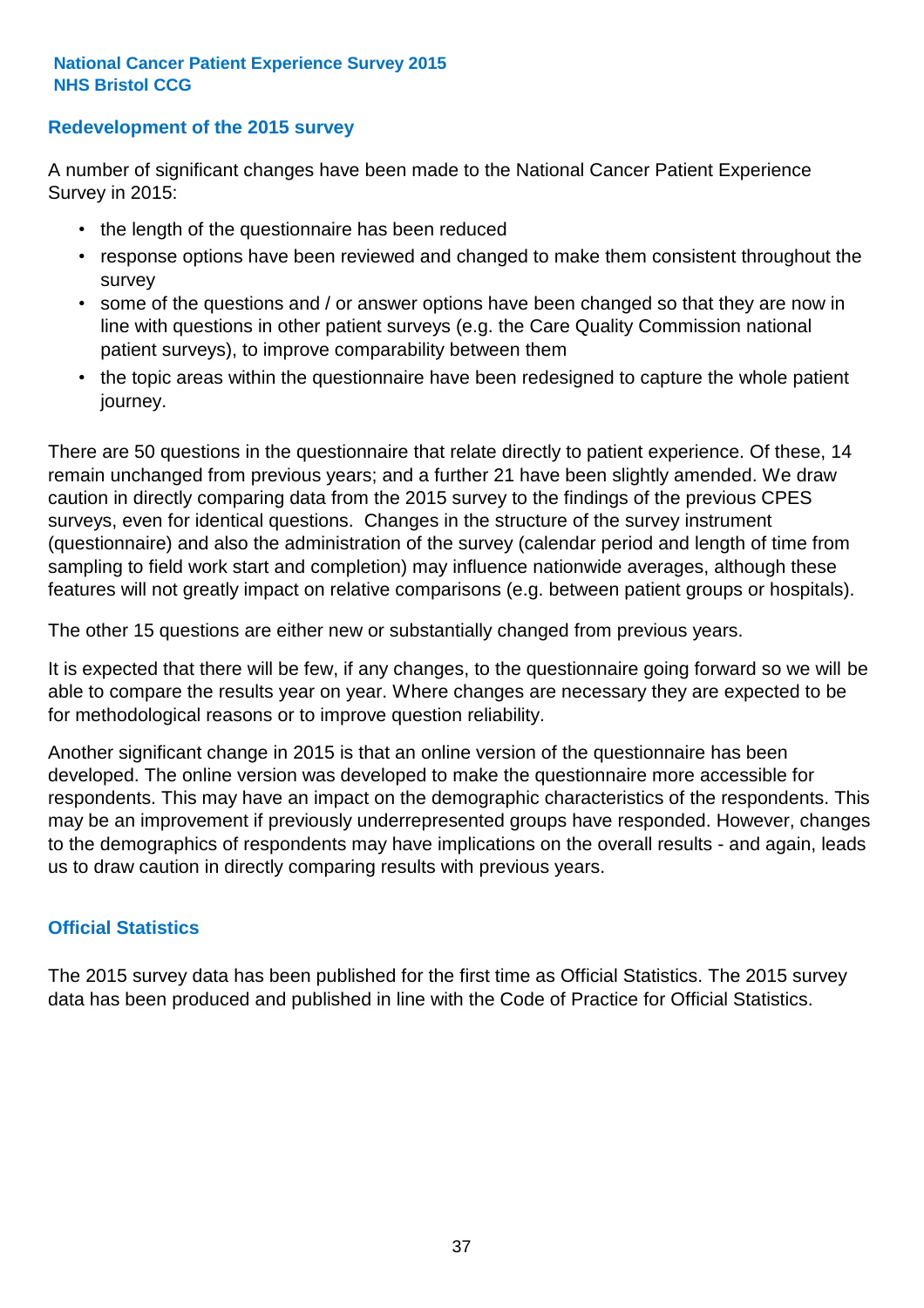#### **Scoring methodologies**

49 of the 50 questions relating directly to patient experience have been summarised as the score of the percentage of patients who reported a positive experience. For example:

- question 6 asks: "Overall, how did you feel about the length of time you had to wait for your test to be done?". Responses have been recorded as positive only for those patients who selected the first option ("It was about right")
- question 11 asks: "When you were told you had cancer, were you given written information about the type of cancer you had?". Responses have been recorded as positive only for those patients who selected the first option ("Yes, and it was easy to understand").

Where options do not provide any information on positive/negative patient experience (e.g. "Don't know / can't remember"), they are excluded from the score.

The other question (question 59) asks respondents to rate their overall care on a scale of 0 to 10. Scores have been given as an average on this scale.

A copy of the 2015 questionnaire, marked up with all of these scoring conventions, is available at www.ncpes.co.uk

Further details on the scoring methodology can be found in the technical document for the survey, available at <u>www.ncpes.co.uk</u>

#### **Case-mix adjustment**

For the first time in 2015, case-mix adjusted findings are being presented alongside unadjusted results for CCGs. Case-mix adjustment allows us to account for the impact that differing patient populations might have on results. By using the case-mix adjusted estimates we can obtain a greater understanding of how a CCG is performing given their patient population.

The factors taken into account in this case-mix adjustment are gender, age, ethnic group, deprivation, and tumour group.

For further details on case-mix adjustment, please refer to the technical document for the survey, available at www.ncpes.co.uk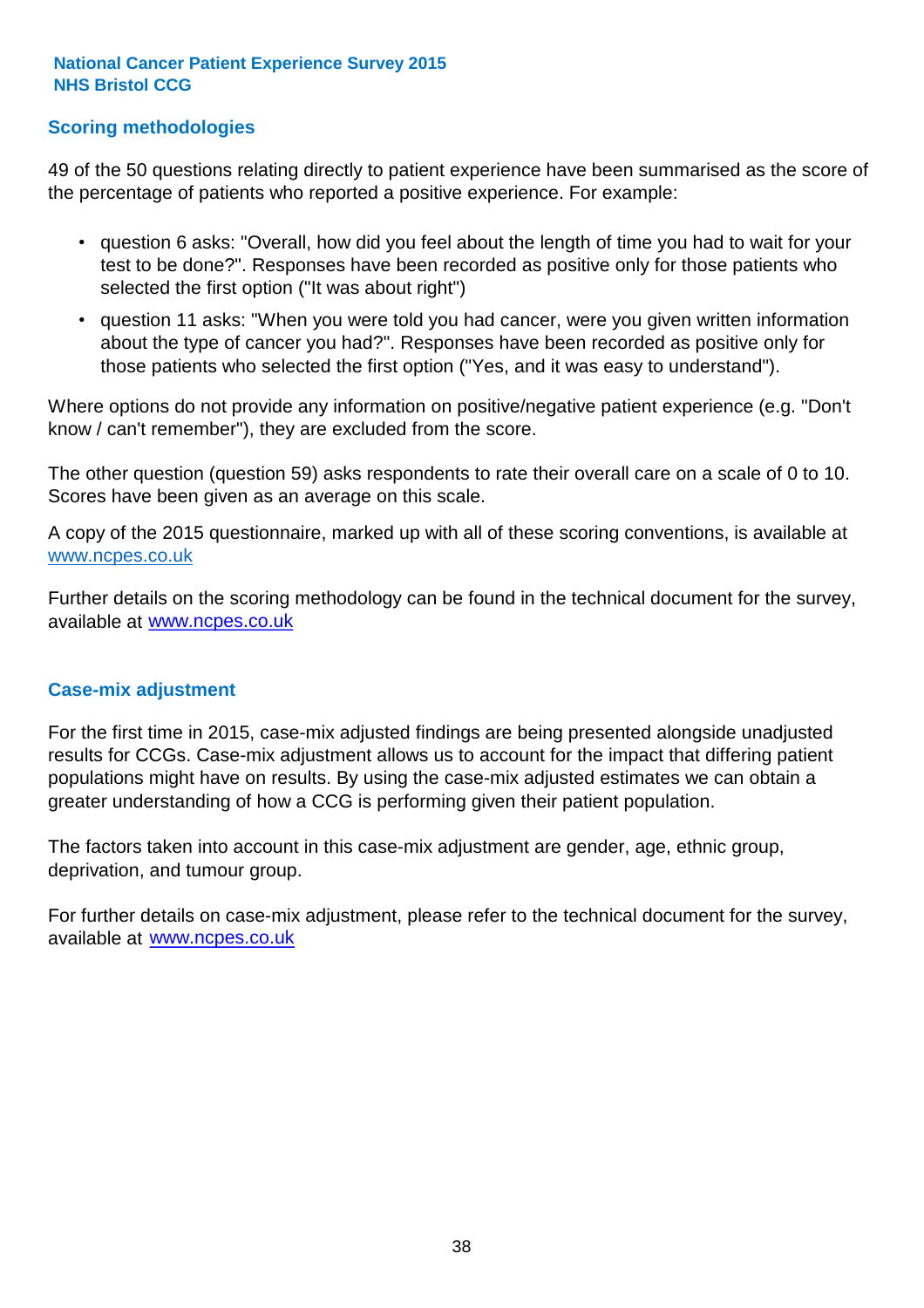#### **Response Rates**

|                 | Sample      | <b>Excluded</b> | Adjusted      | <b>Not</b>              | Blank /         | Completed | Response |
|-----------------|-------------|-----------------|---------------|-------------------------|-----------------|-----------|----------|
|                 | <b>Size</b> |                 | <b>Sample</b> | <b>Returned Refused</b> |                 |           | Rate     |
| <b>National</b> | 116,991     | 8.719           | 108,272       | 33,168                  | 3.918           | 71,186    | 66%      |
| 11H             | 738         | 69              | 669           | 228                     | 18 <sup>l</sup> | 423       | 63%      |

#### **Respondents by tumour group**

The tables below show the numbers of patients from each tumour group and the age and gender distribution of these patients.

| <b>Tumour Group</b>  | Number of<br>respondents* |  |  |
|----------------------|---------------------------|--|--|
| Brain / CNS          | 9                         |  |  |
| <b>Breast</b>        | 110                       |  |  |
| Gynaecological       | 19                        |  |  |
| Colorectal / LGT     | 58                        |  |  |
| Lung                 | 30                        |  |  |
| <b>Skin</b>          | 18                        |  |  |
| Haematological       | 73                        |  |  |
| <b>Upper Gastro</b>  | 17                        |  |  |
| Other                | 10                        |  |  |
| Urological           | 9                         |  |  |
| Prostate             | 34                        |  |  |
| Sarcoma              | $\overline{4}$            |  |  |
| <b>Head and Neck</b> | 32                        |  |  |

*\* These figures may not match the numerator for all questions in the 'Comparisons by tumour group' section of this report, because not all questions were answered by all respondents.*

#### **Respondents by age and gender**

The questionnaire asked respondents to give their year of birth. This information has been amalgamated into 8 age bands. The age and gender distribution for the CCG was as follows:

|             | 16-24 | 25-34 | 35-44 | 45-54 | 55-64 | 65-74 | 75-84 | $85+$ | <b>Total</b> |
|-------------|-------|-------|-------|-------|-------|-------|-------|-------|--------------|
| <b>Male</b> |       |       |       | 10    | 33    | 88    | 40    | 14    | 193          |
| Female      |       |       | 15    | 43    | 52    | 60    | 46    |       | 230          |
| Total       |       |       | 21    | 53    | 85    | 148   | 86    | 18    | 423          |